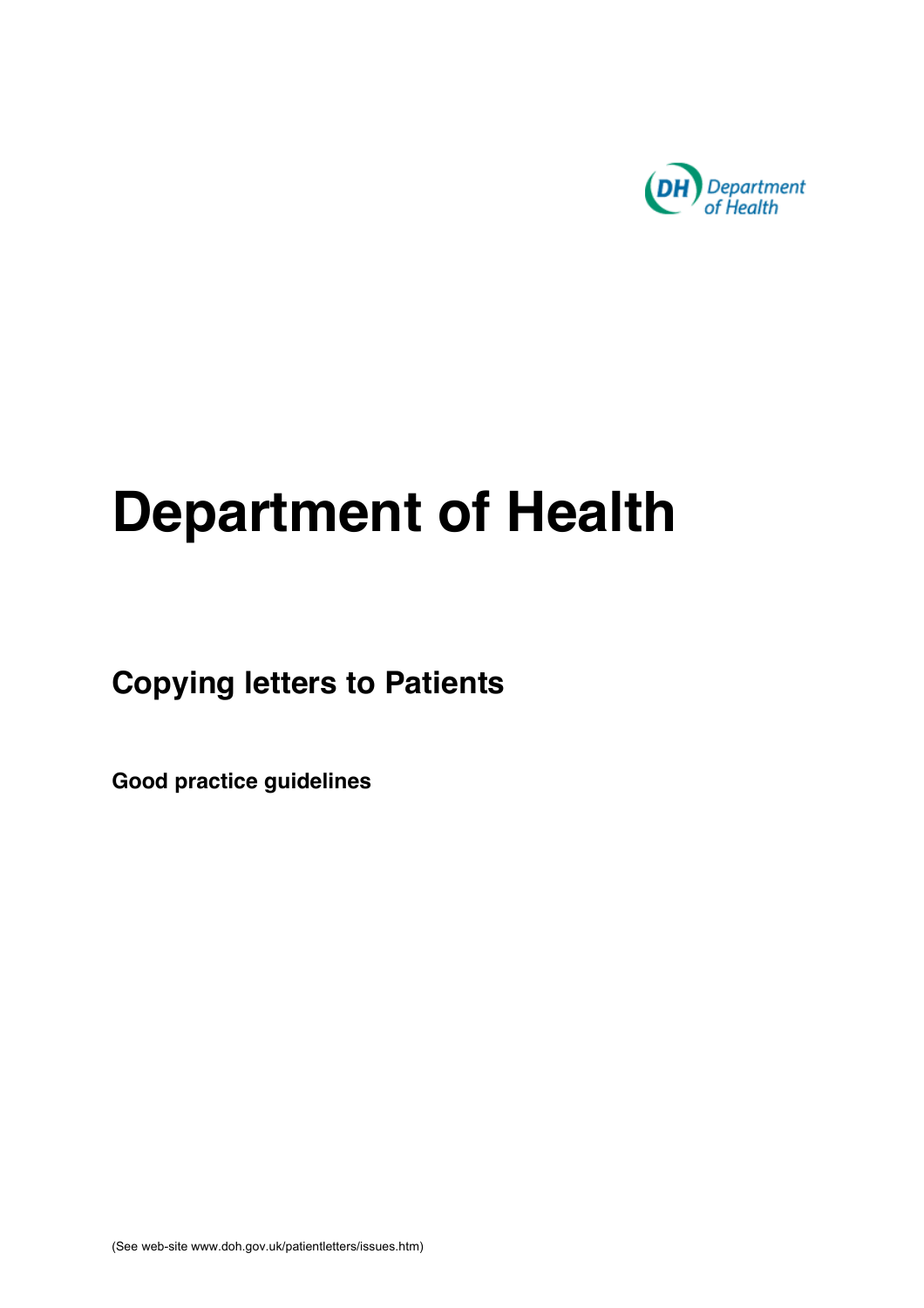# **Department of Health Copying letters to Patients**

# Good practice guidelines

# **Contents**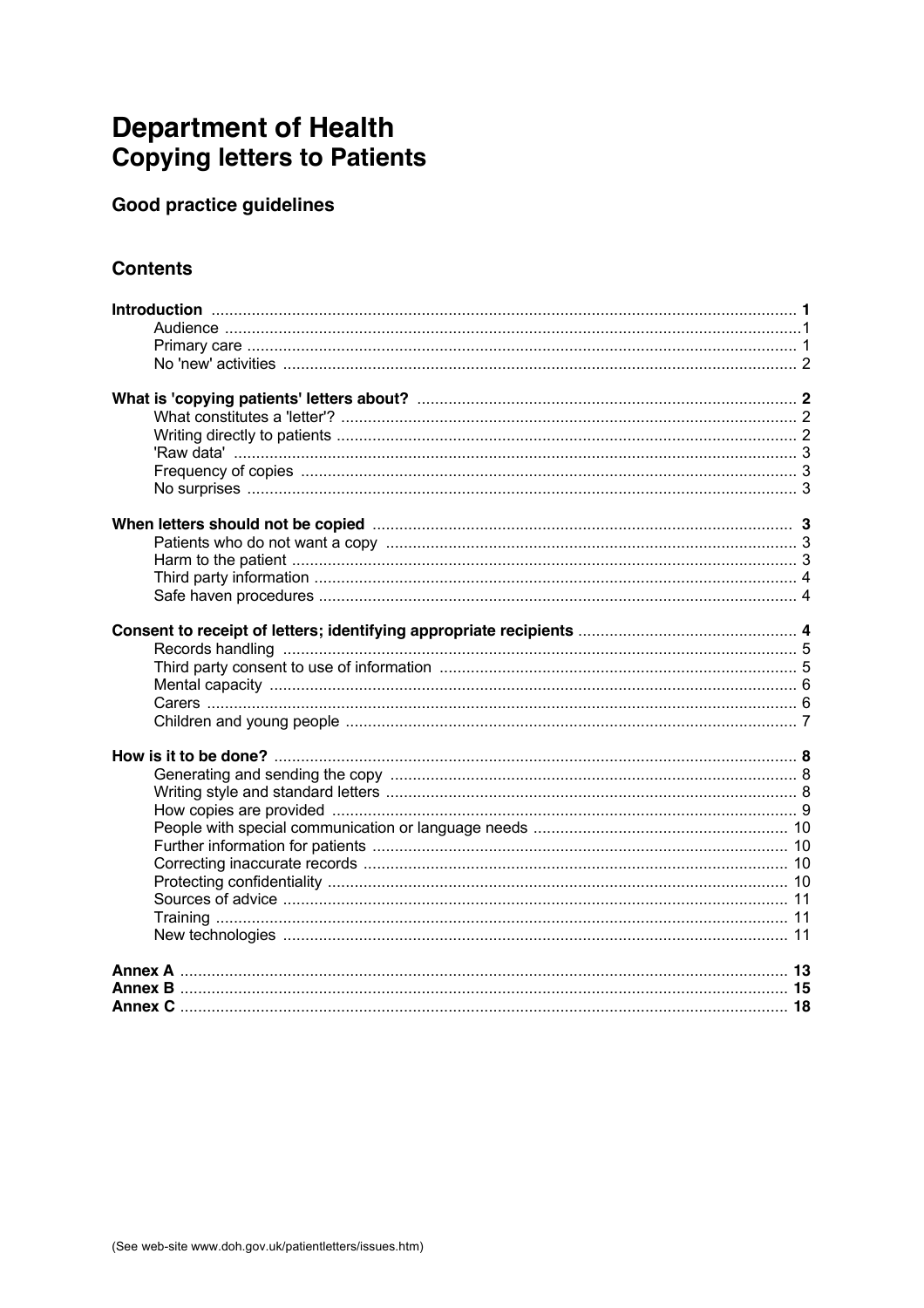" A relative whom I have been helping with a mental health problem recently received a copy of a psychiatrist's letter(at our specific request) following the consultation, and it made such a difference to our confidence. It showed that the doc had understood what we were saying and wasn't just fobbing us off. It also helped us understand and remember their advice. Such a boost for trust in the relationship. As an ex-NHS manager and citizen, I got such a thrill in seeing how well our Service can work. " **(A carer)**

" Sometimes for whatever reason you don't fully take on board what the doctor has told you. I found the letter useful to read over and digest properly what was written".1 **(Dr Diana Jelley and Caron Walker).**

"Thank you for the copy of the letter. It made it seem as if I was more involved with my care. It was easier to talk to the GP about my care, without the problem of trying to remember all that was said at the hospital appointment, which would have been very difficult as I was very nervous at the time. I feel more positive knowing that I am fully informed. It has taken some of the worry of having surgery away by creating a more personal liaison between hospital Consultant and patient." **(Patient, pilot project on copying clinicians' letters to patients at Darent Valley Hospital, Dartford and Gravesham NHS Trust)."**

"I believe that the copying letters to patients programme is a key part of the NHS Plan. It goes to the heart of putting the relationship between patients and doctors on a more equal footing." **(Harry Cayton, Department of Health's Director of Patient Experience and Public Involvement)**

"I am committed to the importance of the policy of copying letters to patients as one means of improving communication with them. It enhances their ability to share in the decision-making process about their care and treatment and to make informed choices. It is encouraging that so many organisations and individuals in the NHS wish to continue or begin their efforts to make this policy a reality." <sup>2</sup> (Barbara Meredith, Chair, Copying Patients' Letters Working Group)

**"** The increase in workload of our GPs has been minimal - only the occasional query about a letter or a timely reminder that the actual letter has not been written." **<sup>3</sup> (Dr Diana Jelley and Caron Walker)**

 <sup>1</sup> "Shouldn't everyone know what is being written about them?" A pilot study in the North East of England 2002.(See web-site **www.doh.gov.uk/patientletters/issues.htm)** 2

Copying Letters to Patients- A report to the Department of Health and draft good practice guidelines for consultation. (See

web-site **www.doh.gov.uk/patientletters/issues.htm)**<br><sup>3</sup> "Shouldn't everyone know what is being written about them?" A pilot study in the North East of England 2002. (See web-site **www.doh.gov.uk/patientletters/issues.htm)**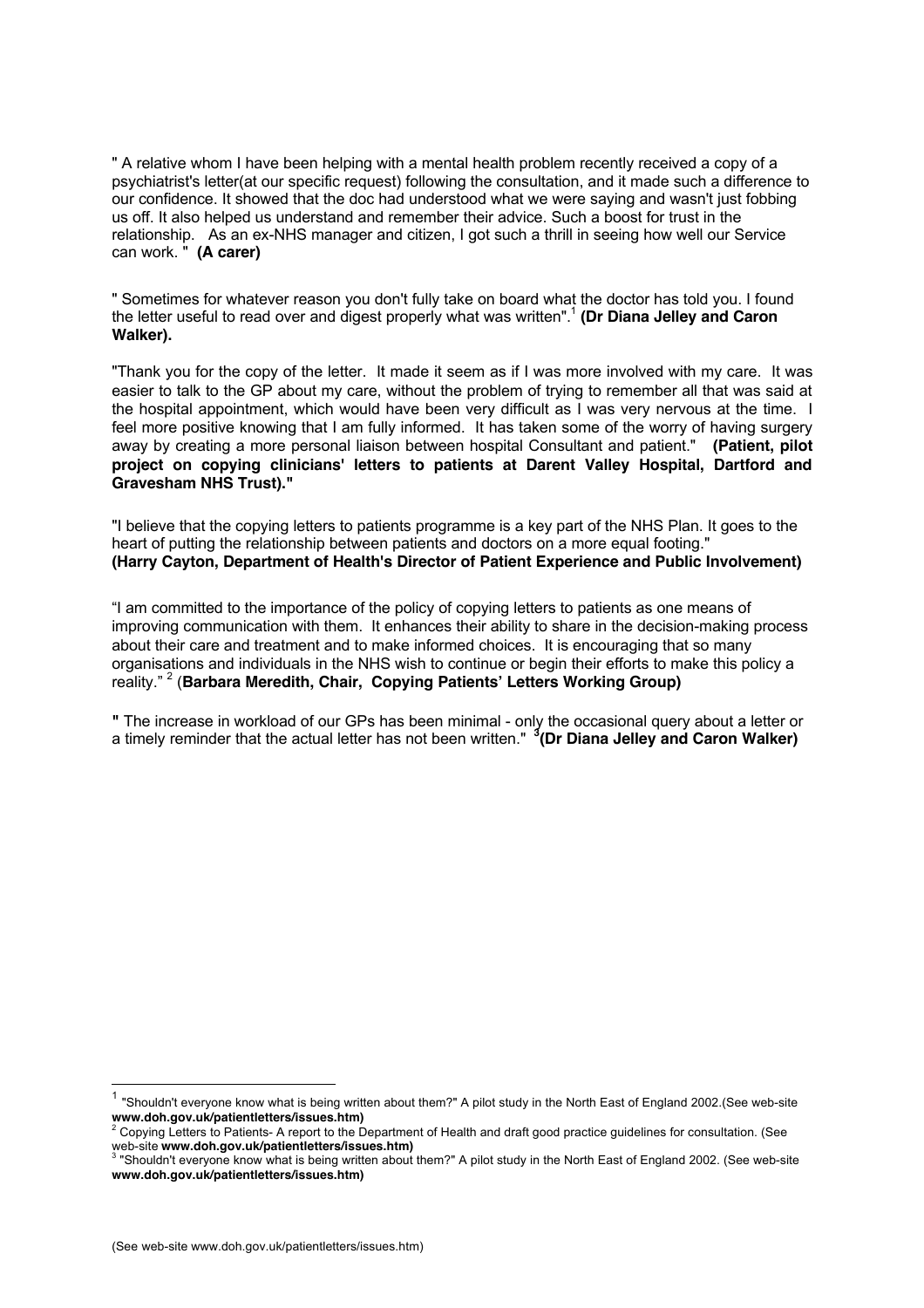# **Department of Health**

# **Copying letters to Patients**

# **Good practice guidelines for sharing letters with patients**

# **1. Introduction**

- 1.1 The NHS Plan (Paragraph 10.3) made a commitment that patients should be able to receive copies of clinicians' letters about them as of right. A working group convened by the Department of Health in 2001 set out the background to the initiative in a report in February 2002. It is available on the Department of Health's web-site, **www.doh.gov.uk/patientletters/issues.htm** and is in two parts: draft guidelines, and recommendations to the Department of Health.
- 1.2 This document sets out best practice guidelines for implementation, based largely on those in the working group's report and on the experience of twelve pilot projects funded by the Department of Health in 2002/03. Pilot project reports contain a wealth of detail about specific issues covered in these guidelines, and are well worth reading in full. A number of them are available on the web-site referred to in paragraph 1.1 above. Summaries of these pilot projects are also available on this web-site. Annex C lists legislation relevant to implementation of the policy, which will need to be taken into account.

#### *Audience*

- 1.3 These guidelines are intended for use in England (and for information elsewhere) in primary, community and secondary care settings by:
	- ß healthcare professionals
	- health records and information staff, including those responsible for commissioning new systems
	- **nedical secretaries and administrative staff.**

They are also for the information of:

- ß chief executives and board level appointees in NHS organisations
- ß training organisations, Royal Colleges and professional regulatory bodies
- ß PALS and Patients Forums
- local authority health Overview and Scrutiny Committees.

Patients, carers and their families, and patient and carer support organisations may also find them useful.

#### *Primary care*

- 1.4 It should be noted that at the time of publication, a new contract for GMS has been published pending a ballot across the UK. If accepted by general practitioners, the contract will put in place new arrangements for the funding and operation of general medical services.
- 1.5 The new contract's contractual and statutory requirements set out the need for practices to provide a leaflet for patients with information about services on offer, how they can be accessed, and patients' rights and responsibilities. This may provide a helpful vehicle for information on copying letters to patients.
- 1.6 Under the provisions of the contract, primary care organisations (PCTs in England) will fund the costs of practice IM&T systems that have been accredited against UK-wide standards. It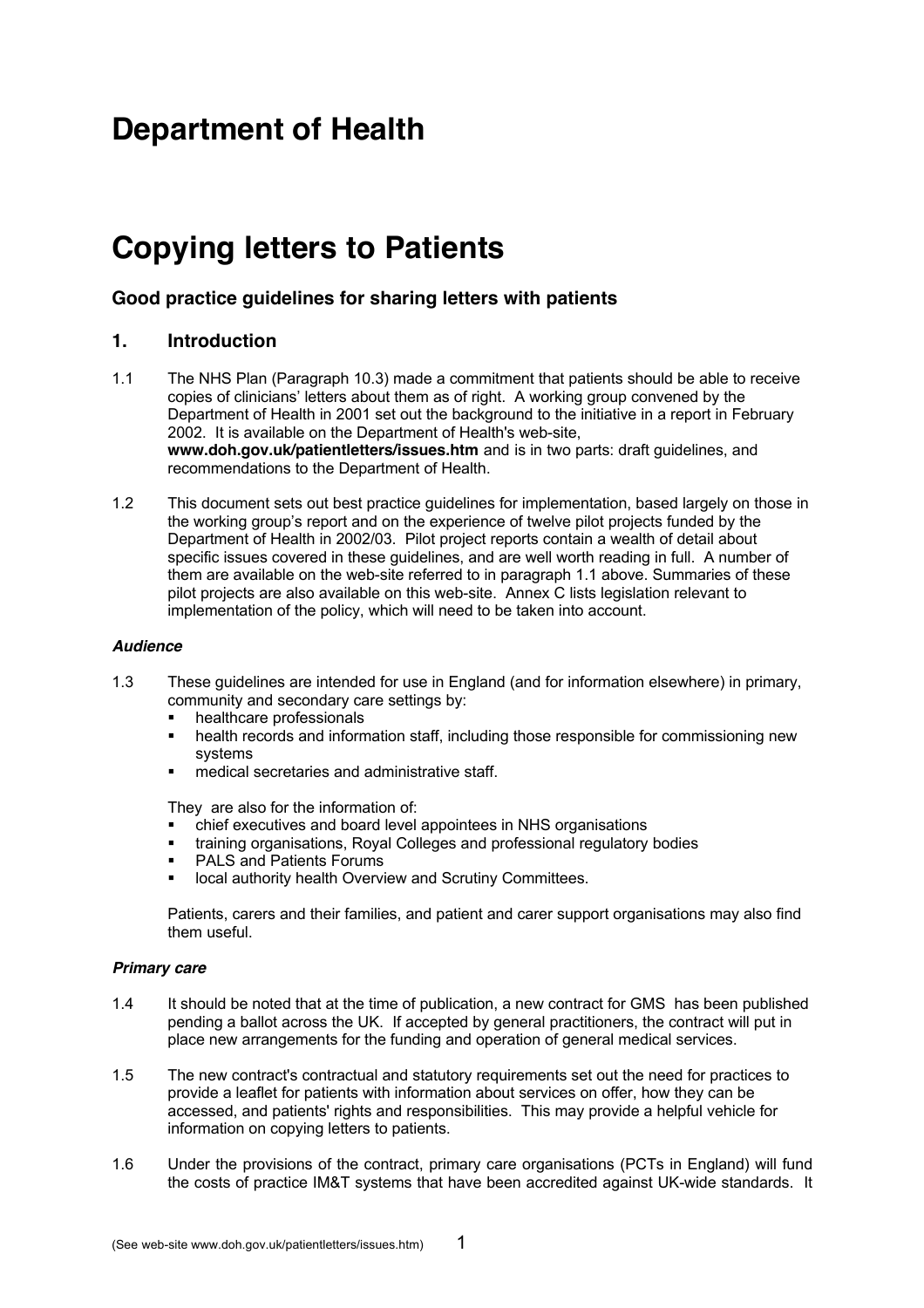will be important that these systems incorporate the ability to integrate copying patients' letters into practice systems.

#### *No 'new' activities*

- 1.7 There are no completely new activities associated with the policy on copying letters. These guidelines show that the issues to be tackled are mainly those already required throughout the health service and in good professional practice. They include good communication, obtaining consent, record keeping and handling (including IT support systems), and provisions to meet legal requirements to prevent discrimination on the grounds of disability or race. In particular, issues involve provisions around confidentiality and data protection.
- 1.8 Implementation of the 'copying patients' letters' policy may, however, reveal problems which need attention in such processes and arrangements. The pilot projects have shown that introducing systems for sharing letters have yielded overall improvements in many areas. These include contributing to the general improvement in communication between patients and healthcare professionals that this policy aims to achieve. Annex A gives some examples of the benefits of copying letters from the point of view of healthcare professionals and patients.

# **2. What is 'copying patients' letters' about?**

2.1 As a general rule and where patients agree, letters written by one health professional to another about a patient should be copied to the patient or – where appropriate, parent or legal guardian. The general principle is that all letters that help to improve a patient's understanding of their health and the care they are receiving should be copied to them as of right. Where the patient is not legally responsible for their own care (for instance a young child, or a child in care), letters should be copied to the person with legal responsibility, for instance a parent or guardian.

#### *What constitutes a 'letter'?*

A 'letter' includes communications between different health professionals, for instance those from and to GPs, hospital doctors, nurses, therapists and other healthcare professionals. Different types of letters include (among others):

- Letters or forms of referral (including hand-written two-week wait referral forms) from primary care health professionals to other NHS services
- Letters from NHS health professionals to other agencies (such as social services or housing, employers or insurance companies )
- Letters to primary care from hospital consultants or other healthcare professionals following discharge or following an outpatient consultation or episode of treatment

#### *Writing directly to patients*

2.2 In many cases, healthcare professionals (or services, such as screening services) write directly to patients or parents of patients, copying the letter to the general practitioner or others as necessary. There is no implication in the 'copying letters' policy that such practices should be stopped and, indeed, some healthcare professionals may choose to increase such practices. One of the pilot projects<sup>4</sup> documents the practice of a healthcare professional who writes directly to parents of patients and, with their permission, copies letters to other

 <sup>4</sup> Gulson Hospital-Children and Carers of Children-Presentation of over seven years experience of writing clinic letters to patients. (See web-site **www.doh.gov.uk/patientletters/issues.htm)**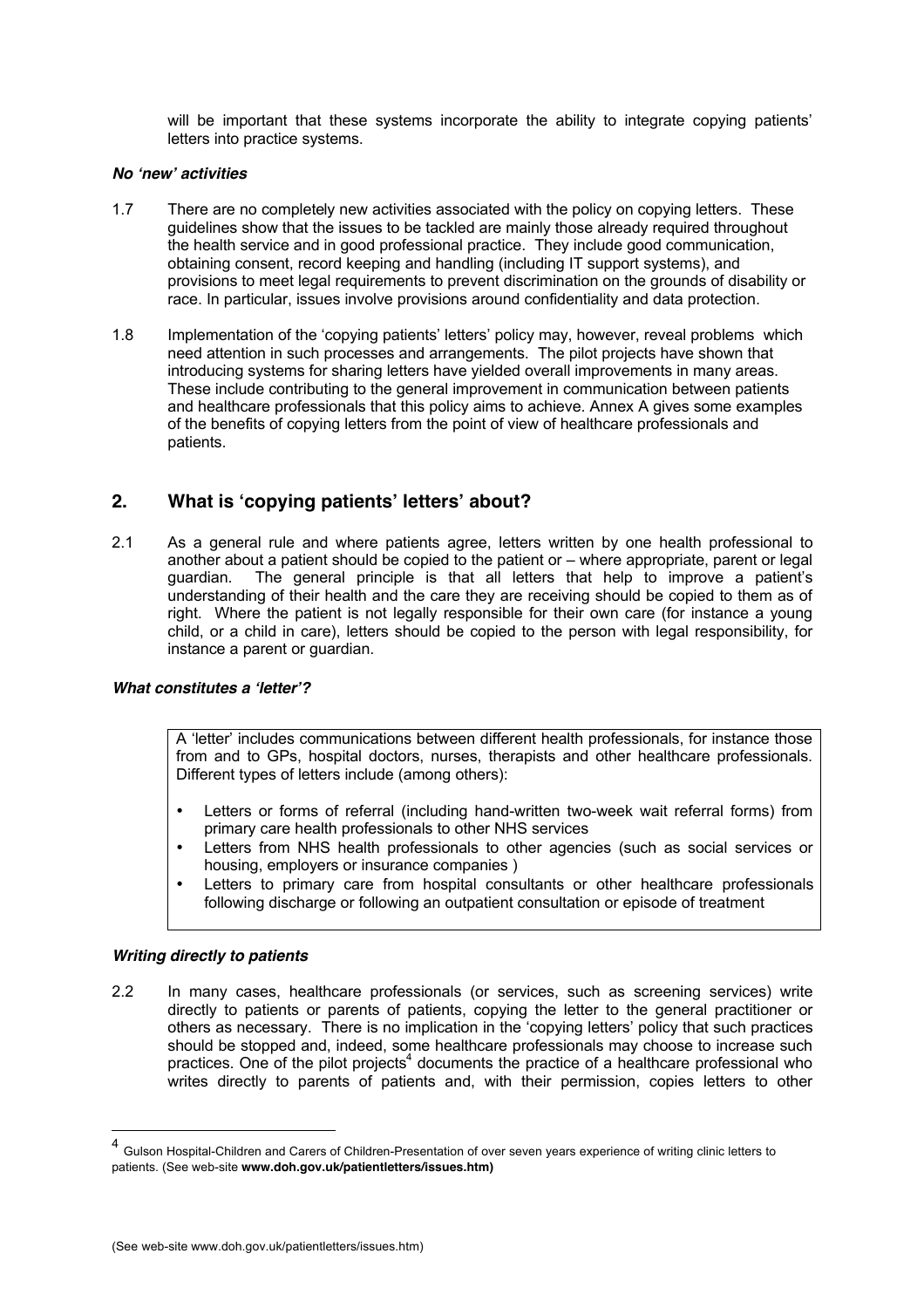healthcare professionals. A copy of the report of this project is on the web-site referred to in the footnote at the bottom of this page.

#### *'Raw data'*

2.3 'Raw' data, such as single test results, should not normally be sent directly to patients. Such data could include, for instance, an x-ray and its accompanying report, or the results of blood tests taken as part of a wider investigation of symptoms. In due course, the outcome of such tests should be included in a letter that is copied to the patient. Where no such letter is needed (for instance where a general practitioner has commissioned a range of tests), some other means of communicating the results to patients will be necessary.

#### *Frequency of copies*

2.4 Where there is frequent communication, the person responsible for writing the letter should consider if it would be useful for the patient to have a copy every time. The decision should be based on a discussion with the patient about whether receiving a copy will improve communication with them and assist them to understand their own healthcare or treatment.

#### *No surprises*

2.5 Where the letter contains abnormal results or significant information that has not been discussed with the patient, it will be important for arrangements to be made to give the patient a copy of the letter after its contents have been discussed in a consultation with the receiving professional. As a general rule the contents of copied letters should reflect the discussion in the consultation with the sending healthcare professional, and there should be no new information in the letter that might surprise or distress the patient.

## **3. When letters should not be copied**

- 3.1 There may be reasons why the general policy of copying letters to patients should not be followed. These include:
	- where the patient does not want a copy
	- where the clinician feels that it may cause harm to the patient or for other reasons
	- where the letter includes information about a third party who has not given consent
	- where special safeguards for confidentiality may be needed.

#### *Patients who do not want a copy*

- 3.2 Examples of why people may not want a letter could include:
	- they feel they already have the information (for instance, a care plan as part of the Care Programme Approach)
	- there are problems of privacy at home (for example for young people)
	- there is domestic violence or information not known to a partner or other members of the household
	- they do not feel able to accept a diagnosis
	- they feel they are criticising the doctor by wanting to see a copy letter. (In such cases, the support of the clinician could be important in helping the patient obtain better information about their care and treatment.)

#### *Harm to the patient*

3.3 Giving of "bad news" is not in itself enough to justify not copying a letter. The pilot studies showed that it is sometimes the case that health professionals are anxious to protect patients,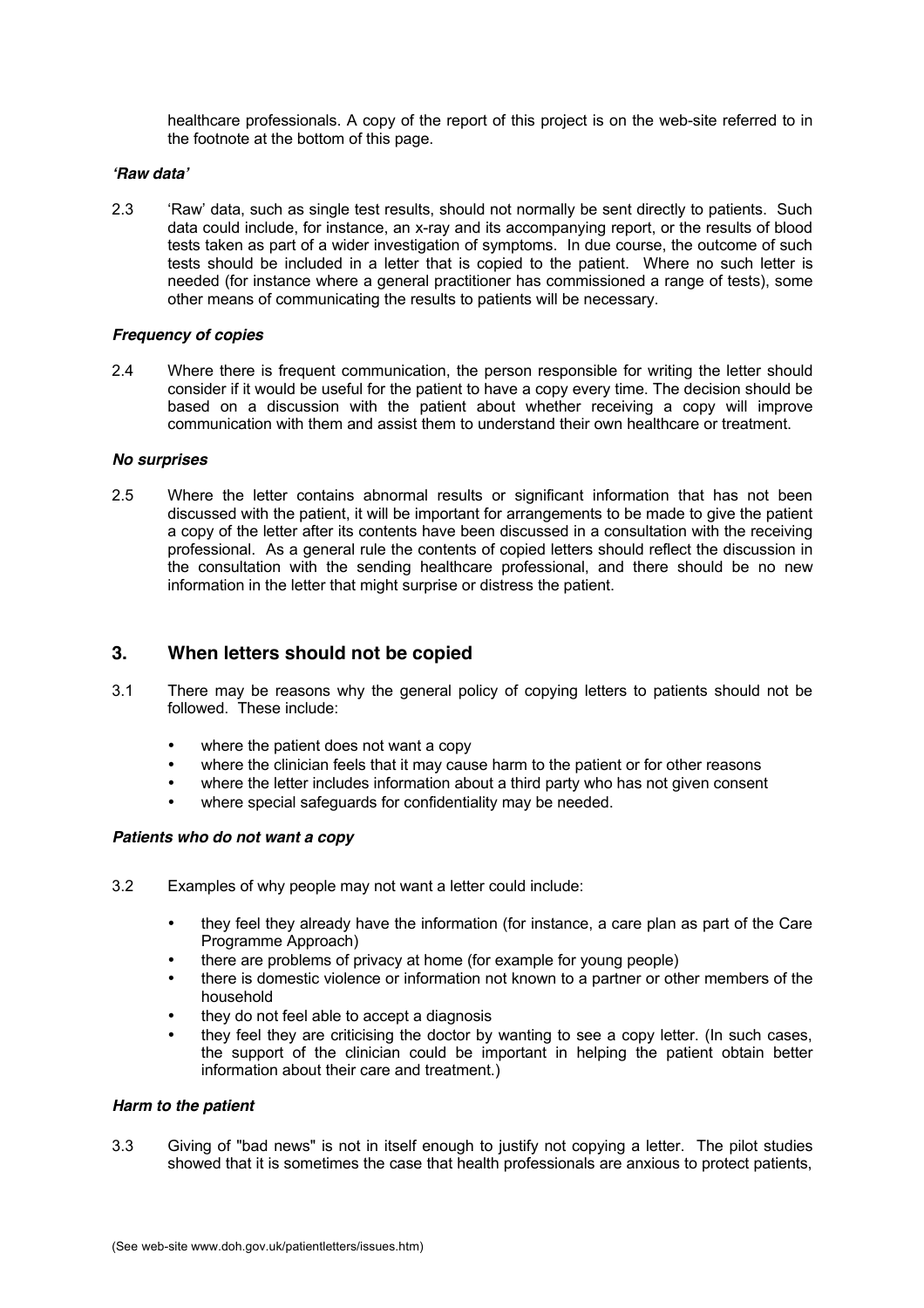who themselves often wish to have as much information as possible, even if it may be 'bad news' or uncertainty.

3.4 In some cases involving particularly sensitive areas, however, such as child protection or mental health problems, it may not be appropriate to copy a letter to the patient, although the patient has the right to request access under the Data Protection Act 1998. Unless the health professional's judgement is that there might be a serious possibility of harm to the patient, it is up to the patient to decide whether they wish to receive a copy of a letter. (See paragraphs 4 to 4.16 for a more detailed discussion on issues around consent to receipt of letters.)

#### *Third party information*

3.5 It will not be appropriate to copy a letter which contains information about a third party, who has not given permission for this use of the information, unless the information was originally provided by the patient. (See paragraphs 4.7 to 4.9 for further information on this aspect of data protection.)

#### *Safe haven procedures*

3.6 There are some services (for instance STD clinics) where there are special arrangements for protecting confidentiality. For instance, information may not routinely be recorded in patients' GP records. The implications of someone else seeing a copy letter about treatment by such a service may be serious for the patient, and should be discussed if the patient wants a copy sent by post. There is provision under Caldicott<sup>5</sup> arrangements for 'safe-haven' procedures. Local consideration is needed as to how particularly sensitive information (and related copy letters) can be channelled to patients through the 'safe-haven' point or other secure means in an NHS or Primary Care Trust, or general practice.

# **4. Consent to receipt of letters; identifying appropriate recipients**

- The person responsible for generating a letter should be responsible for ensuring provision is made for obtaining the patient's consent to receipt of a copy, and for making and sending copies. This does not mean that this person is necessarily the person who carries out these activities.
- Each NHS trust should ensure individual departments and central records systems include arrangements for recording and acting on patients' wishes about receiving copy letters. Primary Care Trusts should work with general practices along similar lines, as part of ensuring good quality in 'patient experience', provision of information to patients and IM&T systems. In setting up such systems, reference should be made to existing legislation and guidance on access to medical records, data protection, confidentiality arrangements and related issues.
- Reference should also be made to guidance on obtaining consent to treatment. Although 'consent' to receipt of letters is materially different to 'consent to treatment', the general approach should be the same. As a general rule, practitioners should work within the guidelines on consent produced by professional bodies and the Department of Health. The Department of Health's Good Practice in Consent Implementation Guide gives advice on obtaining consent in different settings and from patients with different needs and competencies.
- 4.1 In line with the overall NHS policy of informed consent, these guidelines recommend that it is for each patient to decide whether they wish to receive copies of letters written about them by health professionals. The copying letters policy is underpinned by a presumption of the patient's informed consent to the receipt of any letter. This should not be a difficult issue. The

<sup>-&</sup>lt;br>5  $5$  Protecting and Using Patient Information. A Manual for Caldicott Guardians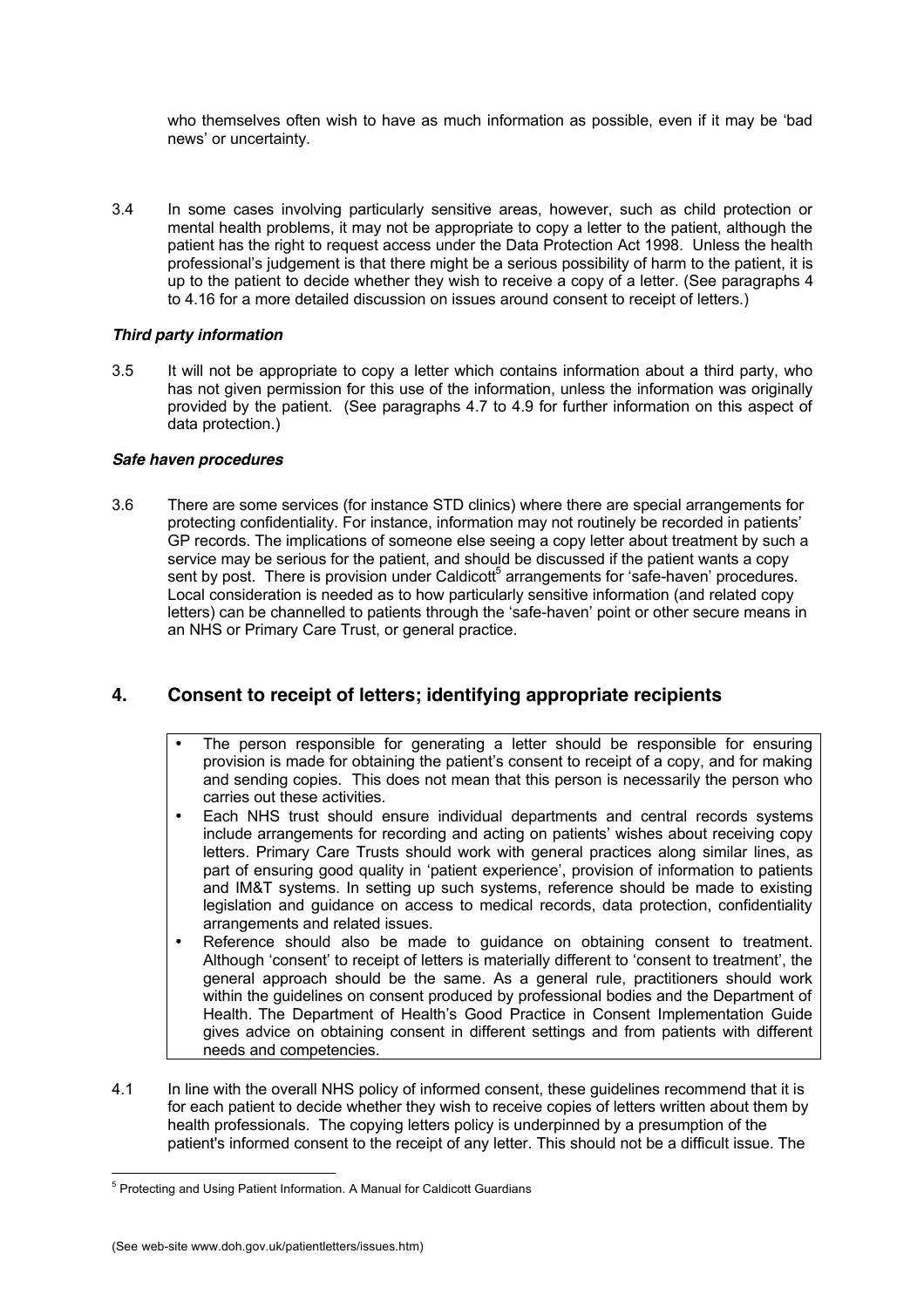aim is that within a consultation, the possibility of receipt of the letter should be raised as part of the wider discussion about 'what will happen next.' In other words, patients should routinely be asked during a consultation whether they want a copy of any letter written as a result of that consultation and any related tests or interventions, and there should be a clear process for recording their views, similar to that for recording their consent to treatment.

#### *Records handling*

- 4.2 The circumstances of letters about an individual patient will vary. It might be sufficient to seek consent once rather than each time a letter is written. This is as long as it is explained at the start of an episode that copies of letters will be sent routinely to the patient or responsible person unless the patient decides to opt out of receiving copies of letters, which can be done at any time. Good practice suggests, however, that the patient be reminded each time a letter is to be copied.
- 4.3 One way of recording such consent (or not) is to include it in the letter itself as described in the model letter at Annex B. The letter can make clear what arrangements have been agreed with the patient. Sometimes this will be a statement that the copy letter has been sent directly to the patient. At other times the letter may indicate that a copy is attached for giving to the patient after a consultation with the receiving healthcare professional.
- 4.4 Otherwise, there should be provision for recording the consent in the patient's record with a clear procedure for putting that into practice when the letter is generated. This process should become automated once electronic records are in place. (It should be noted that systems for obtaining and recording the consent might vary. In some systems, the person responsible for obtaining and recording the consent may not be the person who writes the letter. The point is that responsibility for this should be clear.)
- 4.5 Where a letter is to be written at the request of an outside agency, other factors apply in addition to the question of whether the letter should be copied to the patient. Organisations and practices must be sure that relevant legislation on data protection (and writing letters to insurance companies) is complied with. The legislation includes the Data Protection Act 1998 and the Health and Social Care Act 2001. The Access to Medical Reports Act 1988 now only relates to records of deceased people.
- 4.6 Improving the quality of information is part of ongoing work in the NHS and is fundamental in ensuring the right information reaches the right person, maintains patient confidentiality and ensures there is compliance with the Data Protection Act 1998. The Information for Health Strategy for the NHS<sup>6</sup> reported that 'the use of Data Accreditation process will be mandatory', Acute Trusts were expected to have completed Stage 2 of Data Accreditation by 31st March 2002. For further information visit the NHS Information Authority website at **http://www.nhsia.nhs.uk/dataquality/pages/accredit.asp**

One approach in working toward Data Accreditation is to seek accreditation through a quality accreditation scheme, which addresses such issues as data quality, as well as more general areas. Such schemes as CASPE (**www.caspe.co.uk**) or The Health Quality Service (**www.hqs.org.uk**) will provide further information.

#### *Third party consent to use of information*

4.7 Even where a patient (or legal guardian) consents to the receipt of a letter, there may be good reasons not to provide it. For instance, where a letter includes information given by or about a third party (such as a neighbour or family member), it is a breach of confidentiality to pass this information to the patient without the consent of the third party, unless the information was originally provided by the patient. In such cases, the provisions of the Data Protection Act 1998 must be followed, for instance by deleting the part of the letter that refers to the third

 $6$  Information for health-An Information Strategy for the Modern NHS 1998-2005 A National strategy for local Implementation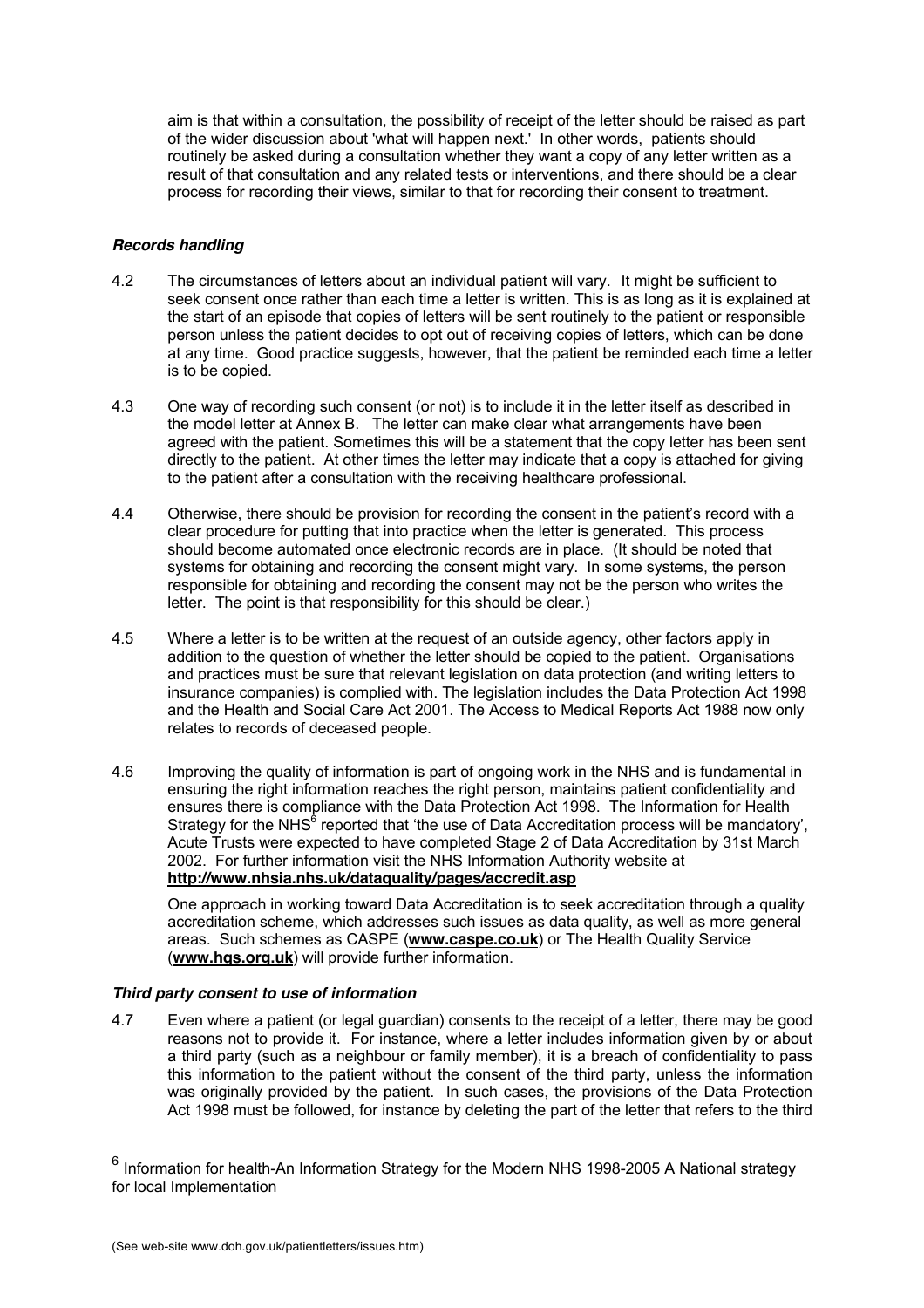party information or to include this information as an attachment letter not copied to the patient. If it is not possible to do this, the letter should be withheld and the reasons for this explained to the patient. Patients have the right to make a 'subject access request' under the provisions of the Data Protection Act. In such cases, it might be helpful to have a standard template letter to explain the situation.

- 4.8 Some third party information may refer to another healthcare professional. Under the Data Protection Act, such information can be passed on without the person's consent. However, if access to their own information is denied on such grounds, patients can make a formal access request and information about healthcare professionals must be disclosed unless there is the likelihood of serious harm to that health professional from disclosure.
- 4.9 There may be occasions when one healthcare professional wishes to comment on the clinical care provided by another and offer advice on the care of future patients with a particular condition or symptoms. It may not be appropriate for such information to be copied to the patient, but it is important for continuing professional development and clinical governance that such an opportunity for professional development not be lost. The professional concerned should write a separate letter that is not copied to the patient. (There could, however, be arguments for copying such information to the patient on the grounds of openness and including the patient in a more open discussion about problems in providing appropriate care.)

#### *Mental capacity*

It is important not to make 'blanket' assumptions about mental capacity. Whereas it may be judged that a person lacks mental capacity for one purpose, they may have sufficient capacity for another.

- 4.10 Some people may not have the appropriate mental capacity to make a decision about whether they would like a copy of a letter, for instance because they have certain types of learning difficulties or dementia.
- 4.11 The current legal framework for decision-making for adults who lack mental capacity makes no provision for decisions about a patient's care or treatment, or, for instance, about whether to receive a copied letter. In such circumstances, it can be difficult for healthcare professionals to obtain appropriate consent – both for treatment and to receipt of copied letters.
- 4.12 It should already be recorded on a patient's record if they have someone to act on their behalf or to represent their views – a carer, advocate or key worker. Advocates can offer independent support where someone, for instance with learning disabilities, needs support in decision-making and wants an alternative to a carer or family member. There is, however, no formal legal provision underpinning such arrangements, and health professionals must fall back on the advice from their professional bodies and the Good Practice in consent Implementation Guide to ensure that arrangements are in the best interests of patients.

#### *Carers*

4.13 As noted in the case study above, some adults have carers, family members or others who are actively involved in their care. As carers, they need information and support from professionals involved in the treatment of the person they care for, and they have a right to an assessment of their own needs through the Carers and Disabled Children Act 2000. Frequently patients want information shared with their carers. With the patient's consent, a copy of letters can be sent to the carer. Copies of letters to carers may be particularly important where medication is changed following discharge from hospital. Again, in the absence of a clear legal framework for deciding what to do, health professionals will often have to exercise judgement in deciding where it is in the patient's best interests to share information with a carer.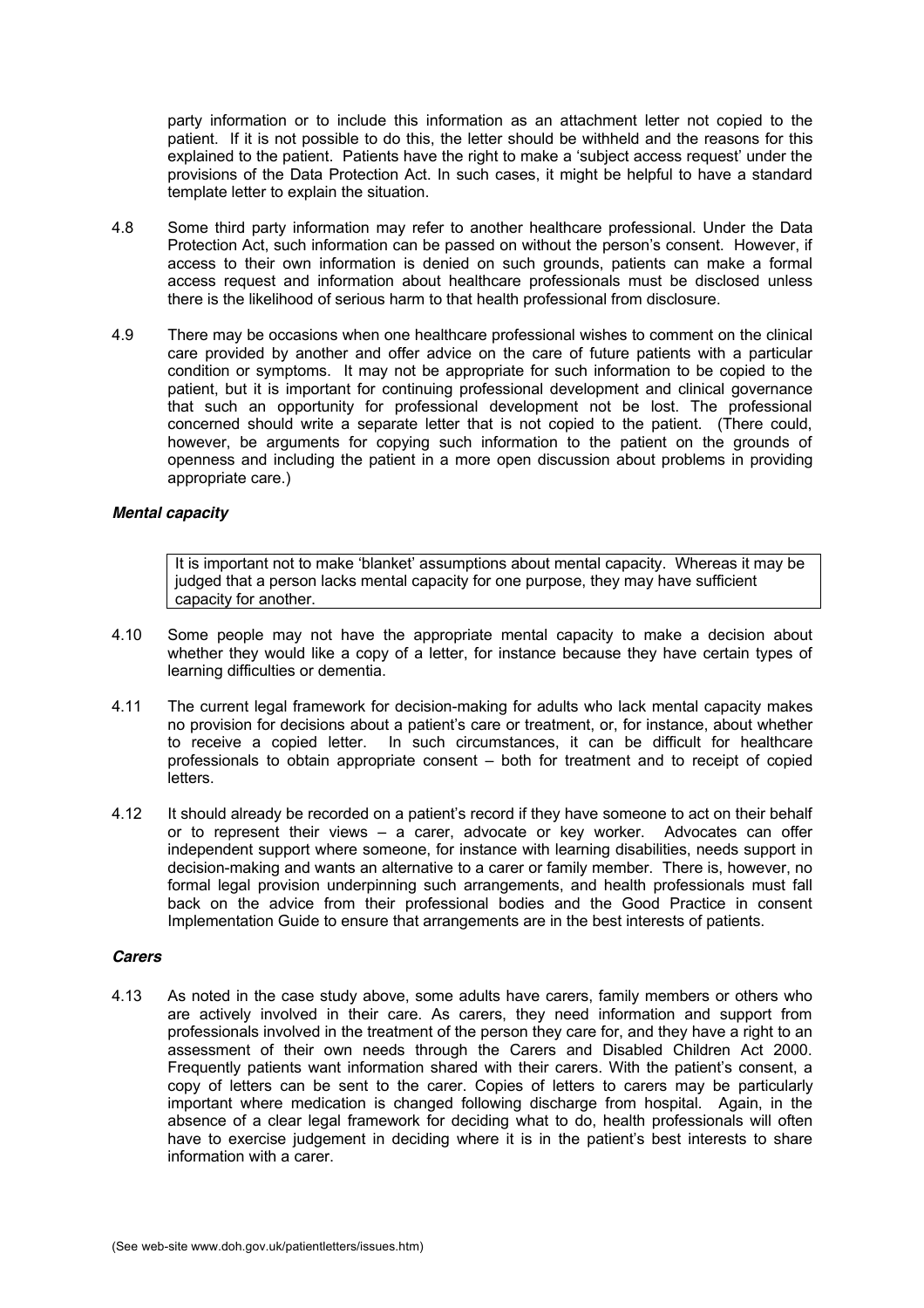4.14 Occasionally, however, the patient may not want a letter copied or shown to the carer. Both the patient and the carer have the right to expect that information either provides to the health service will not be shared with other people without their consent. In such circumstances, unless there is an over-riding reason to breach confidentiality, the wishes of the patient must be respected. It is the Department of Health's policy that carers of people with mental illness should be provided with as much information as possible to enable them to carry out their caring role as effectively as possible without breaking the patient's confidentiality**.**

> One of the pilot projects<sup>7</sup> looked particularly at issues for carers of people with *dementia. The small sample of carers was drawn from the Asian community. All expressed a need for more information about both the disease and the different forms of care and treatment on offer. The study notes the importance of sensible solutions appropriate to individual circumstances, respecting privacy and confidentiality and yet supporting the carer's role. It should be noted that possession by a carer of Power of Attorney over financial matters is not the same as a legal right to jurisdiction over care matters about the patient.*

#### *Children and young people*

- 4.15 Young people aged 16 and 17 are able to make health care decisions for themselves, and should, therefore, be asked for their agreement to receive copies of letters about them. It is up to healthcare professionals to assess the competence of younger children to understand and make a decision (referred to as Gillick competence). The Department of Health's guidelines on consent to treatment<sup>8</sup> are helpful here. It is good practice to offer adolescents consultations alone so that they have the opportunity to speak freely and give information that they may be unwilling to talk about in front of their parents. In such cases, young people may prefer to collect in person copies of letters giving personal information rather than having them sent to their home.
- 4.16 The issue may arise as to whether a letter should be copied to the young person or their parents. Some initiatives in copying letters have been developed in children's services, and the general experience is that there are few difficulties, as long as the issue is discussed with the family. Often adolescents appreciate the letter being sent to them. Where parents are separated, it is important to discuss who should receive the copy of letters.

*A pilot project9 in a children's hospital showed that provisions for copying letters about children often need to take account of complex issues. These include who is responsible for the children; lack of continuity of carer accompanying children to hospital; information and records handling; potential child abuse; and judgements about which information to share with whom. These issues are not all about the consultation and the subsequent letter, but overall they are about the quality of communication with patients, families and guardians, and about good processes for records handling.*

## **5. How is it to be done?**

#### *Generating and sending the copy*

 $\overline{a}$ 

The person who writes the letter should be responsible for arranging that a copy is made and provided to the patient, after it is confirmed:

- that the patient wishes to receive a copy;
- how the patient wishes to receive it; and

 $7$  Wolverhampton City PCT-Dementia Patients and their Carers from Ethnic Minorities(See web-site **www.doh.gov.uk/patientletters/issues.htm)**

<sup>&</sup>lt;sup>8</sup> Good practice in consent implementation guide: consent to examination or treatment.(See web-site:

www.doh.gov.uk/consent/guidance) 9 Great Ormond Street Hospital-Children and Carers of Children. Copies of letters about children. Areas of Consensus and potential Conflict between Professionals, Parents and Children. (See web-site **www.doh.gov.uk/patientletters/issues.htm)**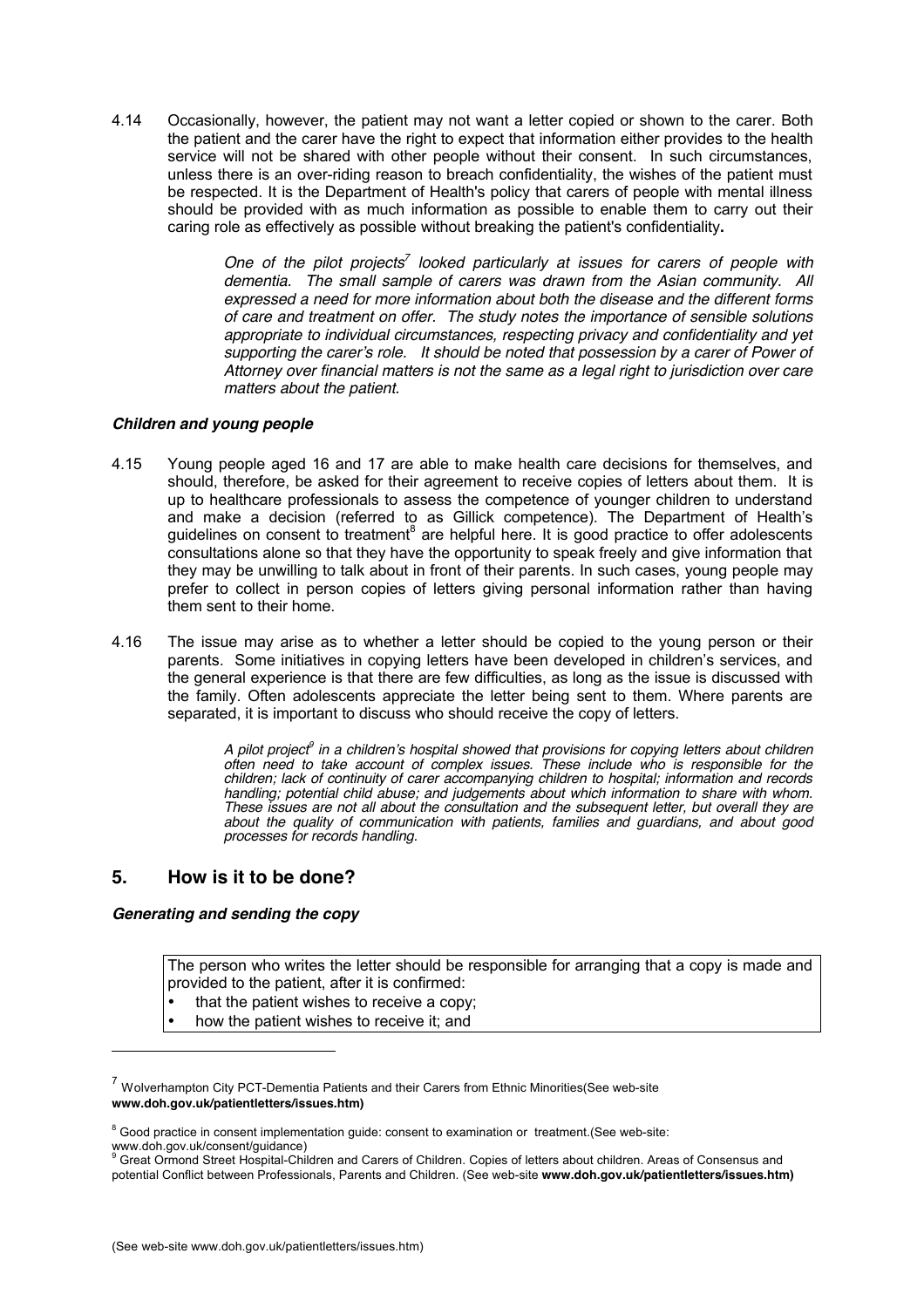the preferred format.

- 5.1 Arrangements for copying patients' letters will need to take into account different 'pathways of care', perhaps involving communications with people or organisations outside the NHS, or internal communications which may not take the form of a formal letter. Examples include:
	- letters written by a clinician to social services or a private residential or nursing home. They should only be written with a patient's agreement and should indicate whether the patient has been sent a copy and ask that a copy of the reply be sent to the patient (if they agree), in line with practice in the NHS.
	- letters from non-NHS agencies to health professionals, not copied to patients. The healthcare professional may consider it important to show the letter or give a copy to the patient. However, it is not the responsibility of the healthcare professional who receives the letter to send a copy to the patient.
- 5.2 Commissioners of NHS services from NHS Foundation Trusts or other non-NHS organisations should bear in mind the need for service level agreements to include a reference to copying letters.

#### *Writing style and standard letters*

- 5.3 Letters between healthcare professionals are technically 'personal data' which forms part of the patient's record. As such, it is important they are adequate for their purpose, and accurate. As a matter of good practice, letters between healthcare professionals that are copied to patients should be written clearly. It is advisable to avoid unnecessarily complex language, and subjective statements about the patient.
- 5.4 A balance is required between simplification for the patient's understanding, and what is needed for the primary purpose of a letter between healthcare professionals discussing symptoms, test results and possible diagnoses or treatment. Clinical accuracy and ensuring the professional receiving the letter has all the information he/ she needs is the main purpose of the letter and it is important not to compromise this in order to make the letter easier to understand.
- 5.5 Templates and standard letters can make it easier for healthcare professionals and patients to achieve this balance of technical excellence and correctness, and ease of understanding. Some suggested models already in use are attached at Annex B. Others are included in reports of pilot projects which can be seen at the web-site given at the bottom of this page.
- 5.6 Issues to be considered in drafting letters include:
	- use of plain English to improve readability
	- avoiding giving offence unintentionally or generating misunderstandings
	- avoiding unnecessarily technical terminology and acronyms, including using alternative terms without losing meaning or clarity, such as 'kidney' for 'renal' or 'heart attack' for 'myocardial infarction', or explaining a technical term in a short additional sentence or phrase
	- using standard terms consistent with clinical coding (such as Read codes or Snomed). As electronic records become more widely available there will be more standardisation of terminology, giving more consistency and making computer searches simpler
	- setting out the facts and avoiding unnecessary speculation
	- reinforcing and confirming the information given in discussion with the patient in the consultation.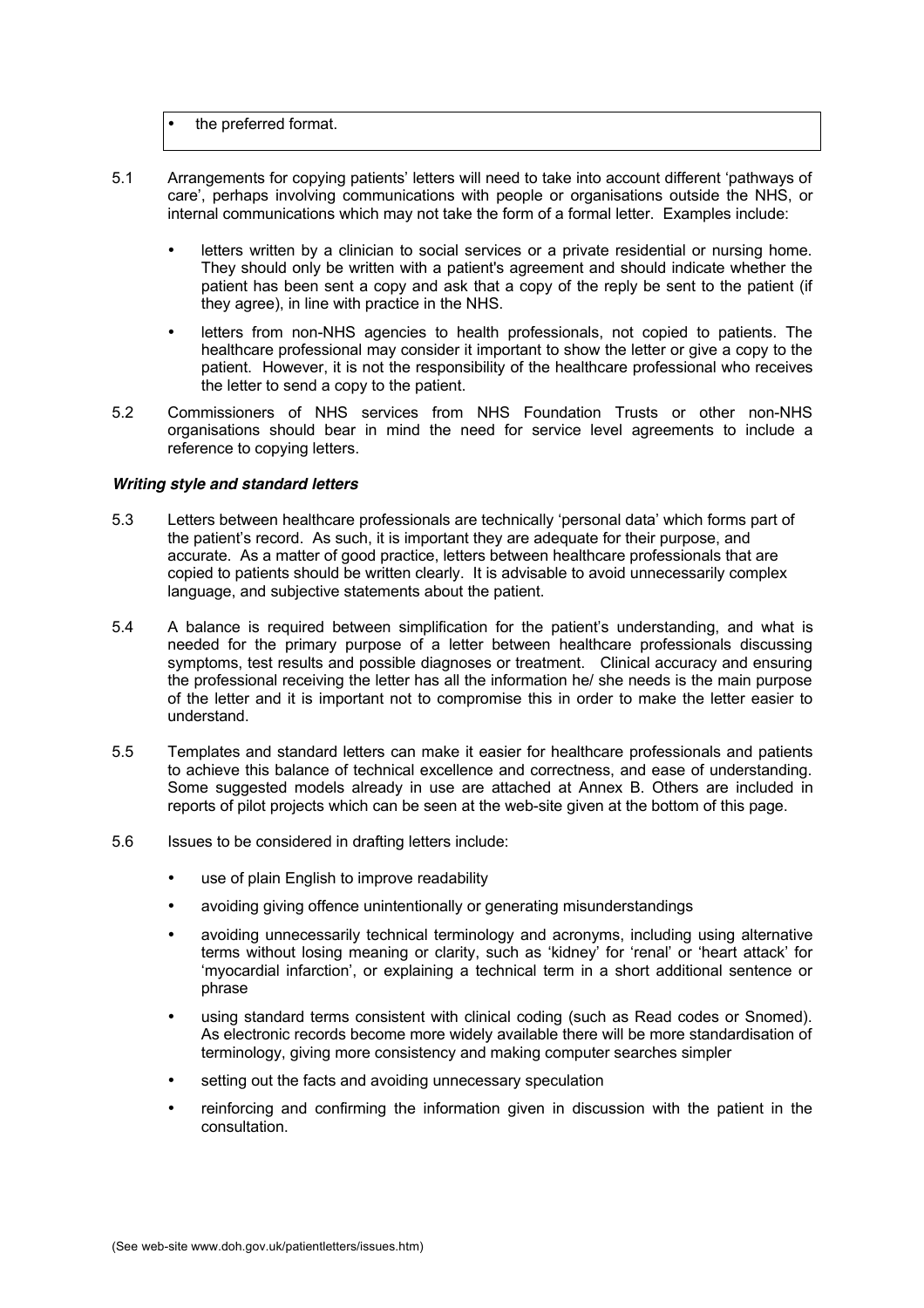- 5.7 Some healthcare professionals prefer to write letters directly to patients, with a copy to the general practitioner or other healthcare professionals. Evidence shows that patients appreciate such practices, which give the clinician the option of adding additional information and advice about life style and management of the illness or condition.
- 5.8 From time to time, it will be helpful to check with patients how they feel about copied letters, perhaps as part of patient surveys.

*A report of a pilot study10 in the North East of England suggests a number of actions which are helpful for patients in the context of copying letters. These include:*

- *tell people how they can see their medical records*
- *reduce problems about medical terms and worries through good face to face talking between clinicians and patients*
- *use simple words and bold and sub-headings*
- *use lay terms, with explanations of medical terms or medical terms in brackets after explanations*
- *explore issues of consent and confidentiality around the involvement of third parties*
- *ask patients to opt-in rather than opt out of deciding to get copied letters*
- *ensure a doctor or nurse at the surgery is available to give help and advice about words in letters*
- *work with the PCT, voluntary organisations and other NHS organisations to develop models of good practice.*

#### *How copies are provided*

Patients should be able to say where they would like to receive a copied letter and in what format. Where general practices or NHS organisations are considering new information handling systems, different ways of generating copy letters should be one area of consideration. People with special communication or language needs should be able to specify how they would like to receive information. This should be recorded in an appropriate way.

- 5.9 Options for providing copies of letters include:
	- a printed copy of the letter
	- copies in large print, or in some other format, such as on audio-tape
	- viewing letters on screen in the hospital or practice
	- sending by post or collection from an appropriate place, where there are concerns about privacy at home
	- copies of letters dictated in the presence of the patient.
- 5.10 As improved information systems evolve, it should become easier to generate an extra copy of a letter for a patient. When patients are able to access their records through safe Internet sites, paper copies of letters may not automatically be required.

#### *People with special communication or language needs*

5.11 Patients who choose to do so should be able to receive copies of communications in a form they can understand and use. Those responsible for copying letters to patients will need to ensure that they comply with equal opportunities legislation, including the provisions of the Disability Discrimination Act 1995, the Race Relations (Amendment) Act 2000 and the Human Rights Act 1998. NHS and primary care trusts should already have arrangements to meet the requirements of these Acts. Once again, it is important to remember that complying with these Acts is not just about copying letters to patients.

 <sup>10</sup> "Shouldn't everyone know what is being written about them?" A pilot study in the North East of England 2002. (See web-site **www.doh.gov.uk/patientletters/issues.htm)**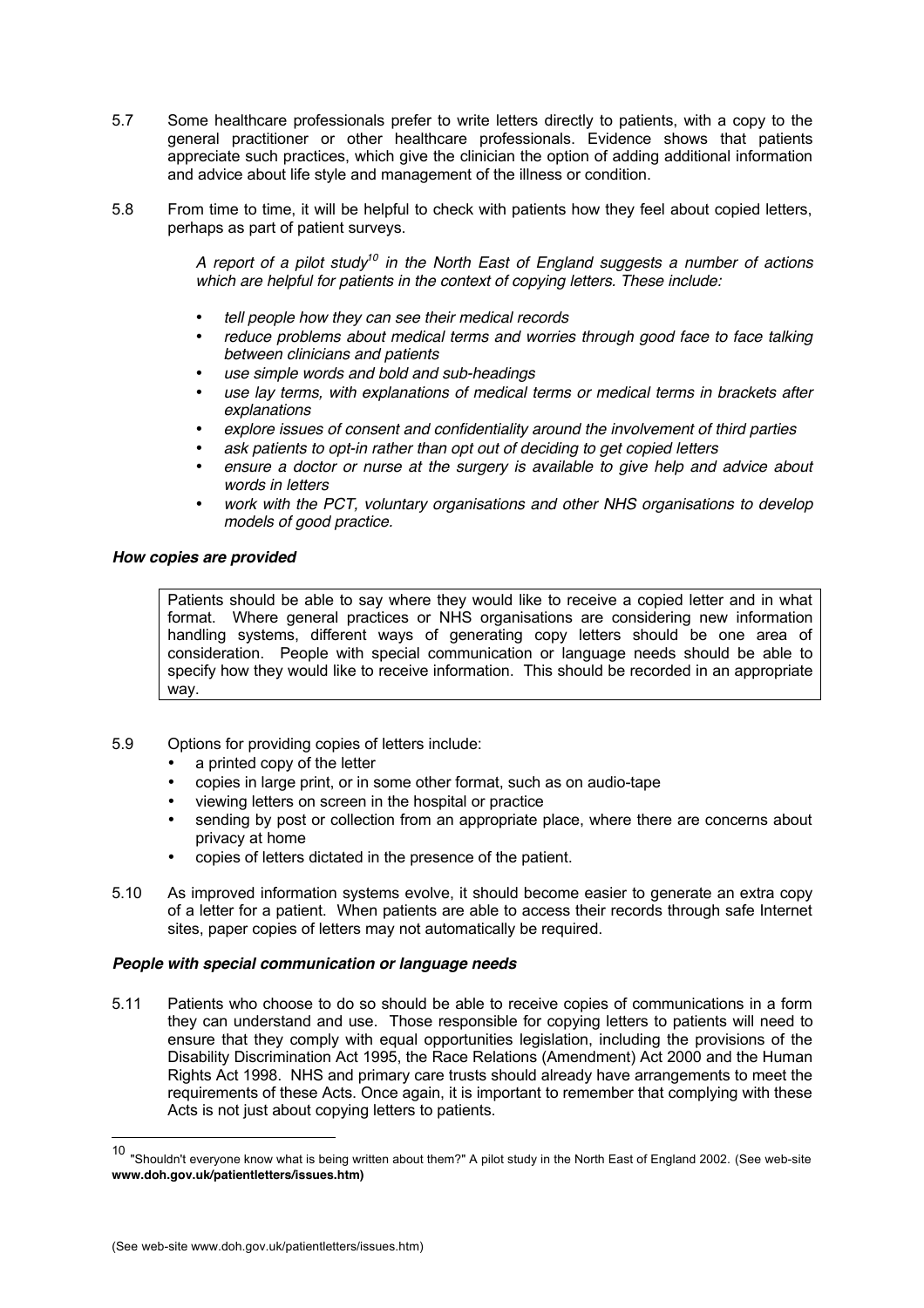- 5.12 The Race Relations (Amendment) Act 2000 places a general statutory duty on NHS bodies to have due regard to the need to eliminate unlawful discrimination, promote equality of opportunity and promote good relations between people of different racial groups. Each NHS Hospital Trust and Primary Care Trust is required under the legislation to set out in a Race Equality Scheme how they will deliver non-discriminatory services to local people, including where relevant, access to language support services.
- 5.13 Some people cannot read well enough to understand a copied letter. Such people are often reluctant to admit the problem, and it may fall to them to seek someone to help them read the letter.
- 5.14 Consideration should be given to the needs of people with learning disabilities or deaf people, who may not easily read written English. People with visual impairment can often read large print. They can also access their information on computer in the GP practice or hospital, using voice recognition or other specialist software.

#### *Further information for patients*

5.15 Some patients may want further information about the contents of the letter or an explanation of terms. The letter should indicate who can be contacted for further information, and the patient can also refer to the local Patient Advice and Liaison Service (PALS), or NHS Direct on-line.

#### *Correcting inaccurate records*

- 5.16 Healthcare professionals who routinely share records with patients report that patients and carers often identify inaccuracies and mistakes. There should be arrangements to annotate their records to ensure they are correct.
- 5.17 While this may initially be time-consuming, the result should be improved and more accurate records that comply with the provisions of the Data Protection Act 1998 and benefit the overall quality of the service. Procedures for making such changes should be included in protocols for electronic records.

#### *Protecting confidentiality*

All NHS organisations and general practices should have arrangements in place for protecting security and confidentiality, and ensuring the fair and lawful handling of data. These arrangements should be reviewed to take account of the policy of copying letters to patients.

- 5.18 In reviewing their security and confidentiality procedures, NHS organisations and general practices should assess and take steps to minimise the following risks:
	- breaches of confidentiality of information of third parties (such as carers or other professionals)
	- breaches of confidentiality of the patient's own information where communications are misdirected or read by someone other than the patient or his or her authorised agent.
- 5.19 Procedures should minimise the likelihood of information being accessed by unauthorised people and ensure patients who choose to have information posted or e-mailed are aware of the risks such procedures might entail. Envelopes should be marked 'confidential' and patients' addresses routinely checked. Patients' full names, rather than initials, should be used as a matter of good practice. It should also be a matter of good practice to check whether two people with the same name live at one address.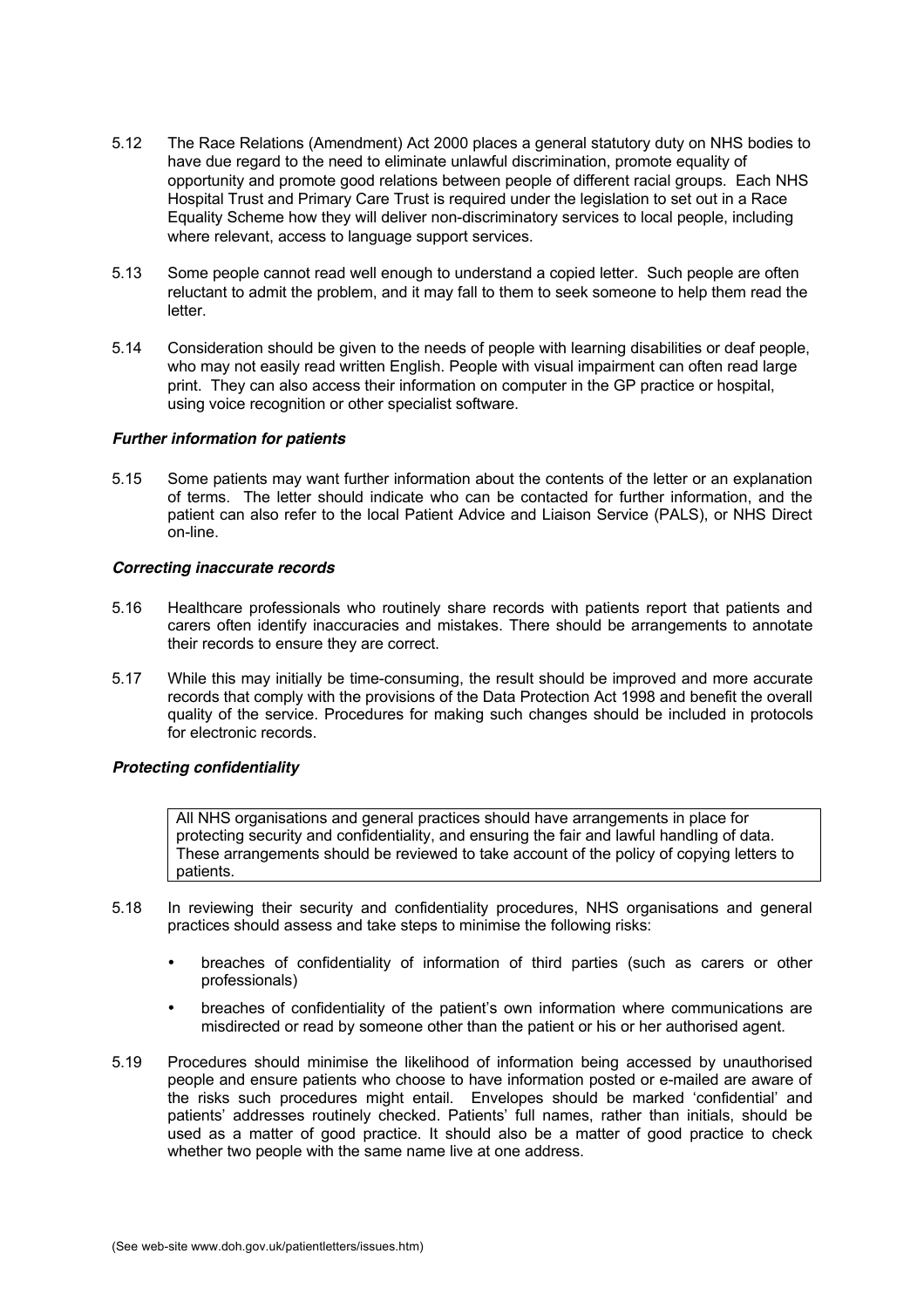- 5.20 There should be clarity about who is responsible for checking and recording:
	- the patient's address and full name for addressing a letter
	- the wishes of the patient and preferred method of communication and format.

#### *Sources of advice*

5.21 Copying letters is part of wider initiatives to strengthen patient and public involvement in health. Patient Advice and Liaison Services (PALS) will be a good source of advice to trusts on patient issues in implementing the policy and will provide support to patients who want further information (especially by signposting them to sources of expertise). Patient and Public Involvement Forums may want to monitor how the policy works in practice.

#### *Training*

- 5.22 As with other aspects of cultural change in the NHS, training has an important role to play. Topics to be covered could include:
	- challenging negative attitudes and stereotyped thinking, and building on the expertise of patients as described in the Expert Patients programme<sup>11</sup>
	- improving IT skills
	- drafting letters
	- procedures for obtaining and recording consent
	- raising or reinforcing awareness around confidentiality issues.

*The pilot project 'Letter sharing has it all!' illustrates the power of the copying patients' letters policy to provide the impetus for tackling wider issues around communication (including about risk), information and records handling, and reflecting on how to adapt professional practice to cope with change in relationships with patients. This work is ongoing through the 4Ps programme – Preparing Professionals for Partnership with the Public – and can be seen on www.4Ps.com*

#### *New technologies*

The development of new IT systems in the NHS should take account of the technological requirements for implementing the 'copying patients' letters' policy.

- 5.23 The introduction of new IT systems in NHS organisations and general practices should minimise the need for extra staff time in generating automatically copies of letters for patients. It will allow for the use of templates and standard forms of words in writing letters. In future it is intended that communications between healthcare professionals will be in electronic format and be safe, understandable and able to be processed without duplication of labour. Patients' records will be kept electronically and they will be able to read their personal records.
- 5.24 The Department of Health has made links with parallel programmes and new initiatives such as electronic appointments booking - to ensure that they take account of the initiative to copy letters to patients. It is important that this initiative is not seen in isolation from other drivers for changed cultures and information management in the National Health Service. Parallel initiatives include the development of Electronic Patient Records as part of the Integrated Care Records Services (ICRS), work on electronic booking systems, and programmes on confidentiality and consent.

 <sup>11</sup> See www.doh.gov.uk/healthinequalities/ep report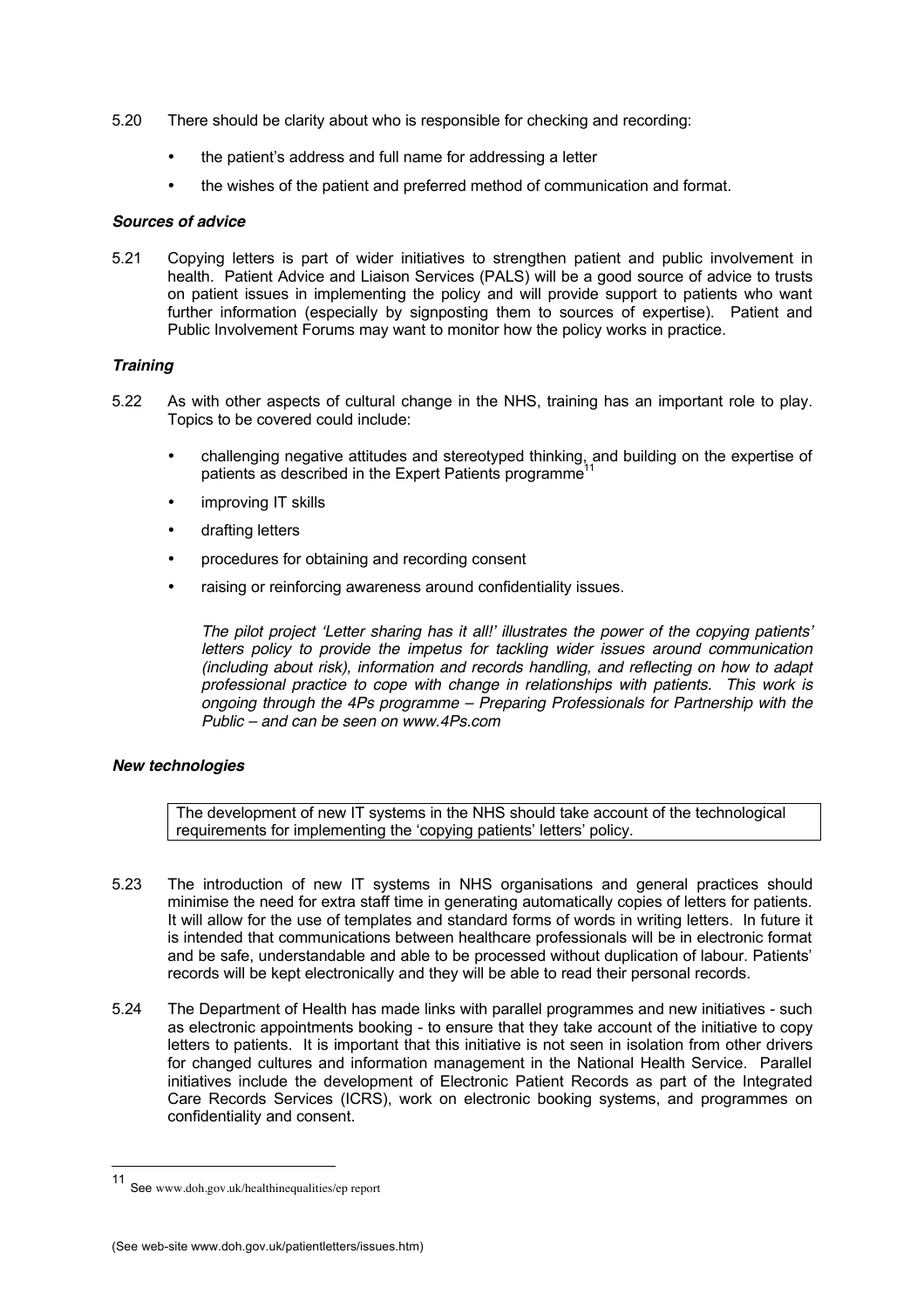*A number of the pilot projects explore practical issues in information systems and records handling. They include provisions for patients to view their records electronically in the surgery (Bury Knowle)12; templates for obtaining consent and copying letters to families and children (Great Ormond Street)13; terminology (Leeds)14; and making links with system changes in IT (George Eliot Hospital NHS Trust)15, among others. The reports identify issues and make practical recommendations for change.*

END

<sup>12</sup> Bury Knowle Health Centre and the Department of Public Health-Letters On-Line

<sup>&</sup>lt;sup>13</sup> Great Ormond Street Hospital-Children and Carers of Children. Copies of letters about children. Areas of Consensus and potential Conflict between Professionals, Parents and Children.

Street Lane Practice, Leeds. Copying letters to patients: An Assessment of whether modifying letters by explaining medical terminology improves patients understanding &an economic evaluation of one system in general practice.<br><sup>15</sup> George Elliott Hospital NHS Trust-Cancer patients. Cancer Communications-Making the Links-Report on Copying Letter

Patients.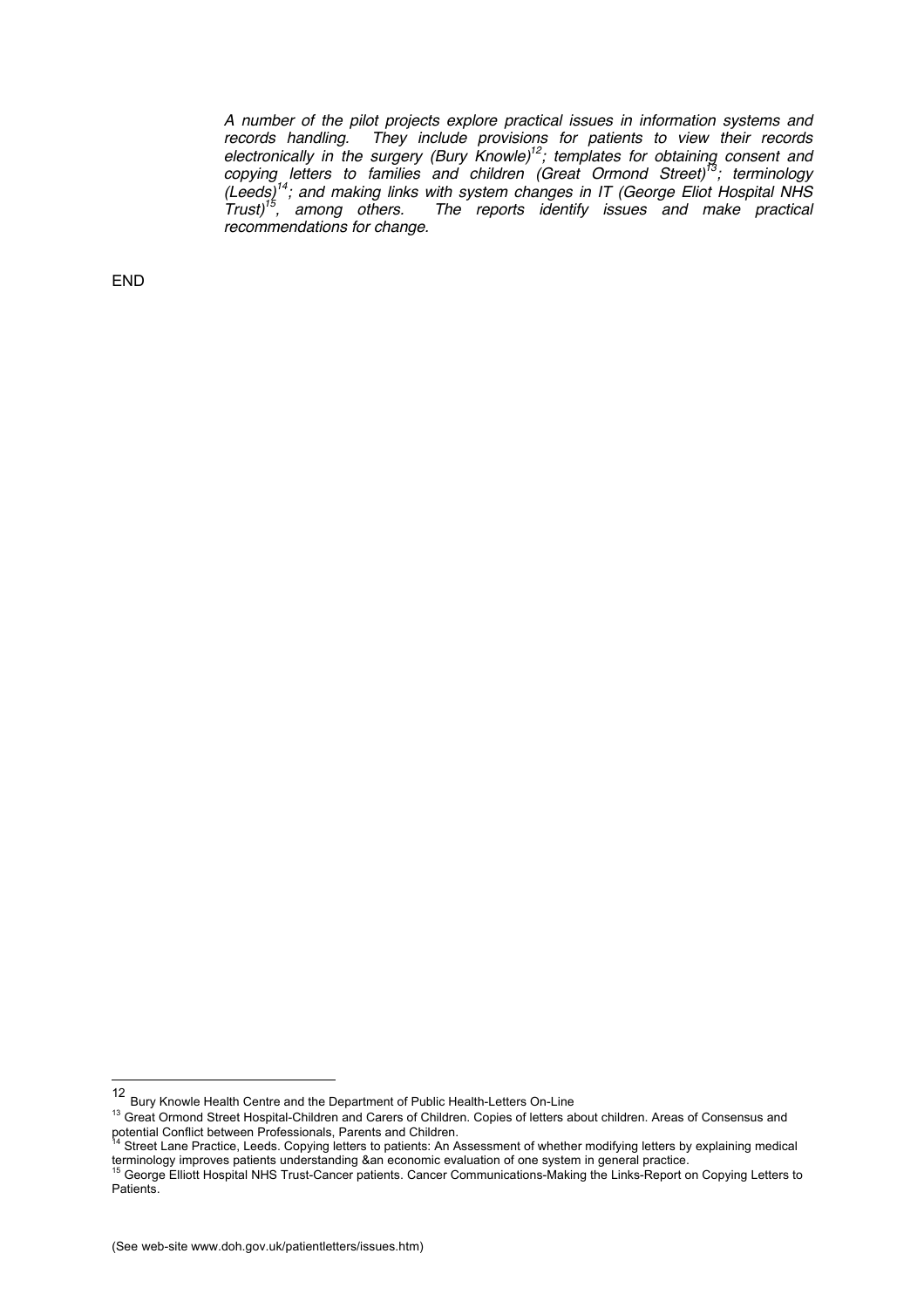# **Annex A**

#### **Views of healthcare professionals who have routinely copied letters**

- *"I think it has benefits for the doctor in that you have to clarify your own thoughts about really why you are referring someone and what message you are giving not only to the doctor, but to the patient. So I think it's a useful process and makes patients more involved in something which is critically their own affair."*
- *"…we may not be right and if we're not right it's better that the patient knows about it because they can tell us….but not just for medical legal reasons…also in terms of sharing information, the patients can see that we misunderstood it and can put us right which is fine."*
- " *Copying letters profoundly de-mystifies the process of the doctor-patient consultation. Seeing clearly the thought processes of the doctors and other professionals allows a real unexpurgated insight into the certainties and uncertainties of the medical process. "*
- *"There is a great need for patients to have some record of their reason for their referral. It would make the initial consultation easier and improve the take up of advice."*

#### **Views of patients**

- "*I knew they'd covered everything (in the letter) because when you go to the hospital you tend to forget what you were going to ask, so it's useful for reference. It makes you less anxious…."*
- *"Lets the hospital know what you know. There should be no secrets, no constraints generally I thought it was brilliant – in the past you never got to know anything. You walked in the hospital grounds not knowing what to expect."* Mother of 10-year-old referred boy.
- *" I thought the letter was a good idea because I knew exactly what had been written about me. I knew there was a chance that I had cancer in my breast before the appointment so I wasn't shocked when the consultant began talking about radiotherapy and chemotherapy. I think it's a good idea because it really put my mind at rest."* 72-year-old woman with suspected breast cancer*.*
- *" I felt the consultant dealt with me very briefly at Outpatients Department, but when I read the notes I realised that a comprehensive assessment was indeed made. The consultant had information already and worked very quickly."*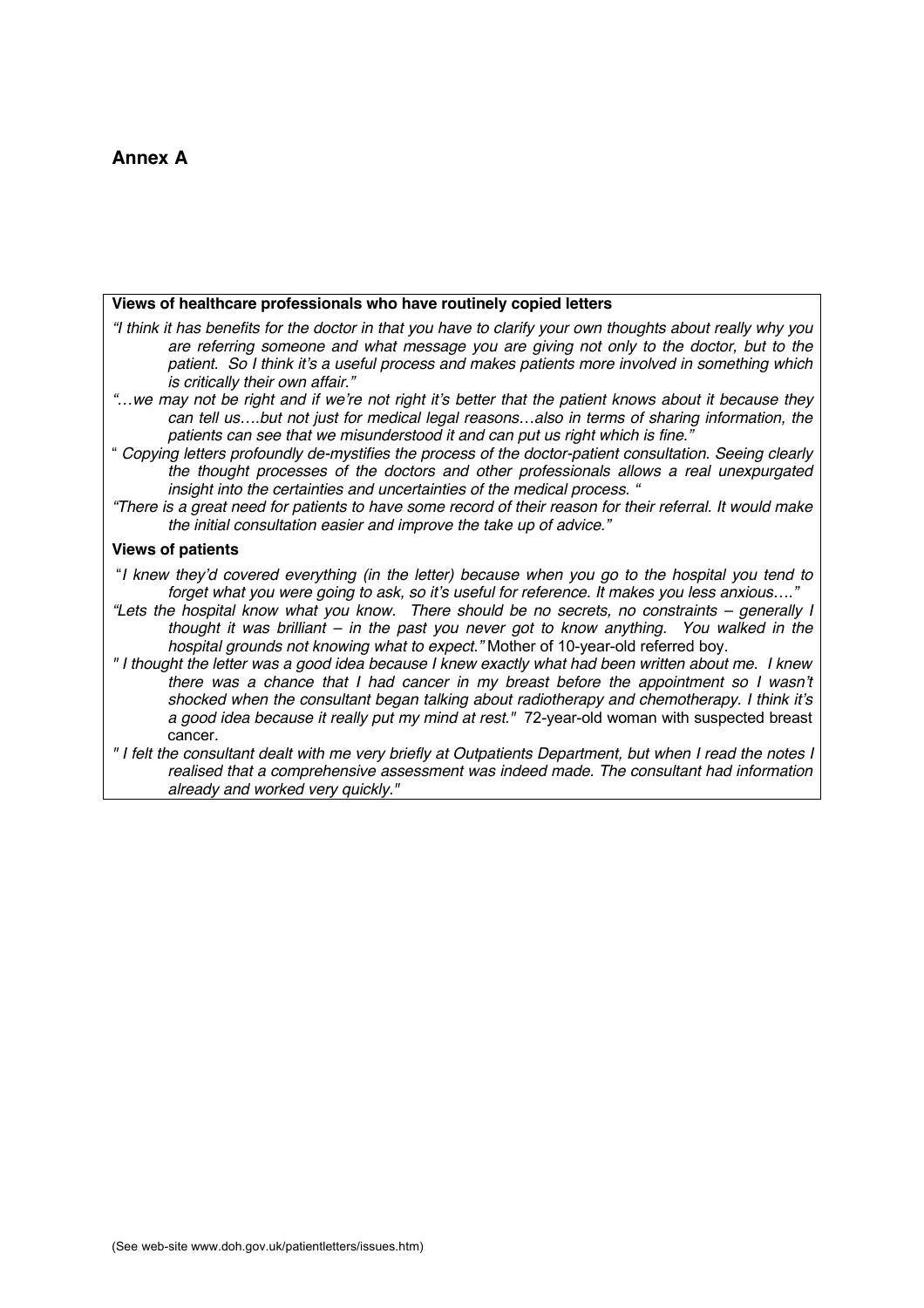# **Benefits of Copying letters to patients<sup>16</sup>**

| Potential benefits of copying letters between professionals to patients                                                                                              |
|----------------------------------------------------------------------------------------------------------------------------------------------------------------------|
| More trust between patients and professionals: Increased openness leads to greater trust<br>and openness between professionals and patients.                         |
| <b>Better informed patients:</b> Patients and carers have a better understanding of their condition<br>and how they can help themselves.                             |
| Better decisions: Patients are more informed and better able to make decisions about<br>treatment options.                                                           |
| <b>Better compliance</b> : Patients who understand the reasons for taking medication or treatment<br>are more likely to follow advice.                               |
| <b>More accurate records:</b> Errors can be spotted and corrected by the patient.                                                                                    |
| <b>Better consultations</b> : Professionals confirm that patients understand what is said during the<br>consultation. Patients are better prepared and less anxious. |
| Health promotion: The letters can be used to reinforce advice on self-care and life styles.                                                                          |
| Clearer letters between professionals: Letters written between professionals are clear and<br>understandable to both professional and lay people.                    |
|                                                                                                                                                                      |

<sup>16</sup> Copying Letters to Patients- A report to the Department of Health and draft good practice guidelines for consultation.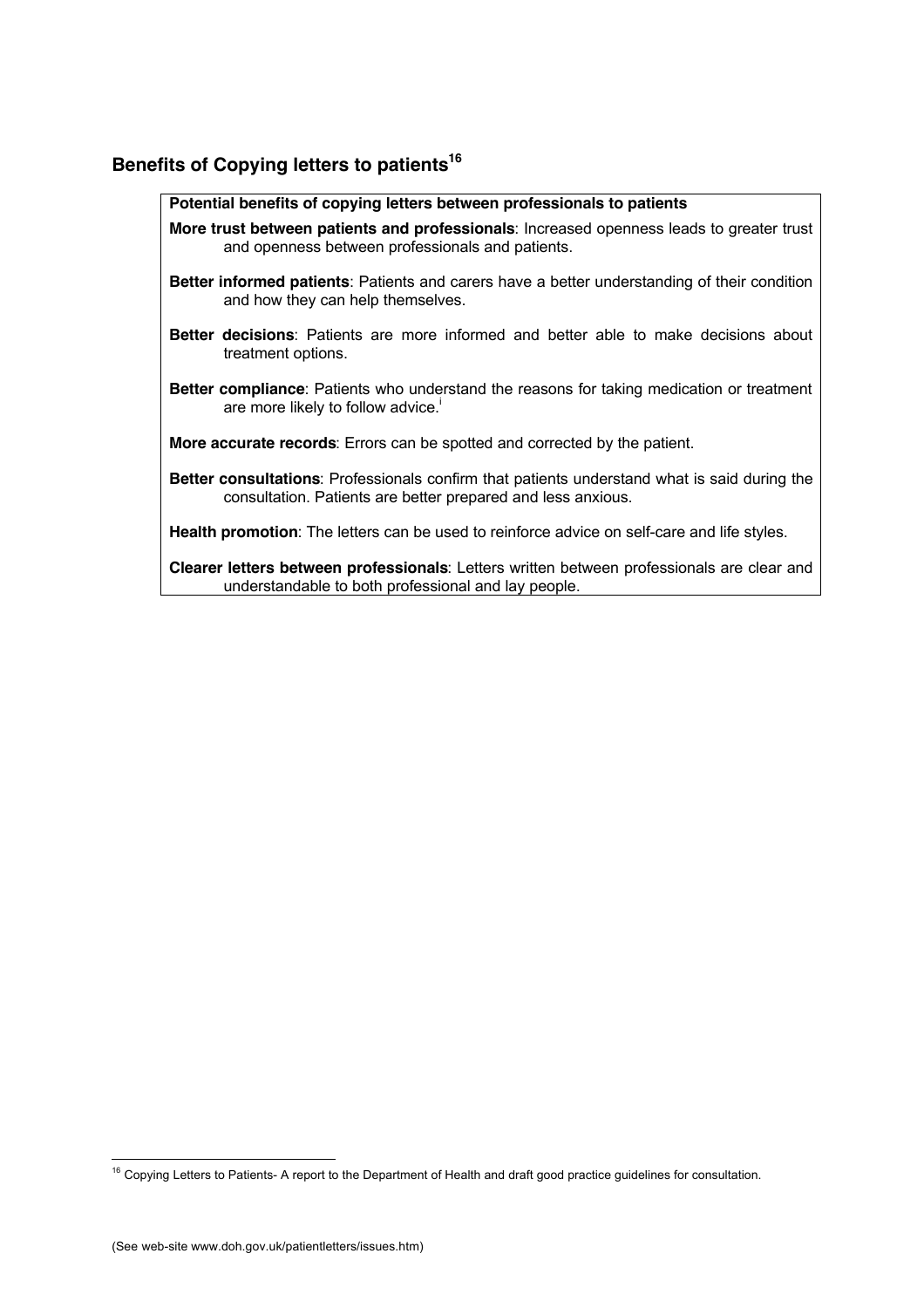## **Annex B: Examples of model letters for communication between primary and secondary care**

There are well-documented problems with ordinary free-text communication between GPs and consultants. The GP's letter often misses out important data, such as investigation results and previous history. <sup>17</sup> The consultant's letter to the GP can provide inadequate or irrelevant information.<br><sup>18</sup> A collection of templates, particularly those integrated with the word-processing facilities for correspondence associated with primary and secondary care, would encourage better communication.

Electronic Booked Admissions and referral procedures are becoming routine. These procedures depend on templates for efficient performance.

The Working Group on Copying Letters to Patients has identified a number of benefits of template letters. These include:

- letters with a common format should be easier for patients to read and understand
- healthcare professionals would be prompted to carry out essential procedures such as:
	- checking the patient's address
	- obtaining consent
	- checking format
	- checking language
- clinicians would be reminded to write in language that was accessible, but without sacrificing accuracy.

As part of a separate audit project funded by the Department of Health, Dr Brian Fisher has developed such templates. The fields are based on advice from consultants and GPs about what would be most useful in such letters. <sup>19</sup>

appropriateness of elective referrals from primary to secondary care. Submitted for publication.

<sup>&</sup>lt;sup>17</sup> RM Jenkins. The quality of GP referrals to out-patient departments: assessment by specialists and a GP. BJGP 1993; vol

<sup>43:111-3&</sup>lt;br><sup>18</sup> Roland, Porter et al. Improving care: a study of orthopaedic referrals. BMJ 1991 May 11;302(6785):1124-8<br><sup>19</sup> Fisher BH, Rennie D et al The process of defining a measure of the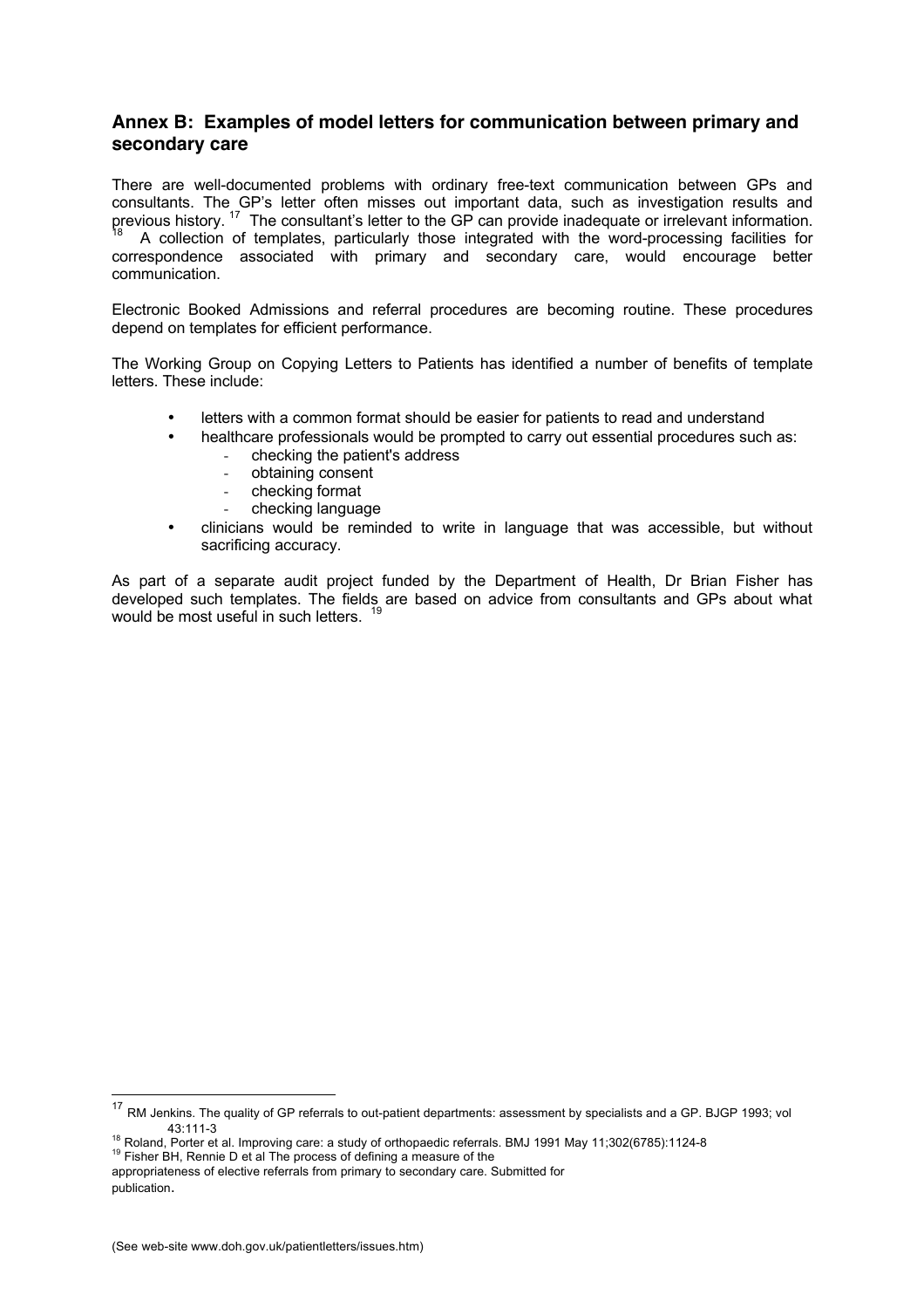# **DRAFT TEMPLATE FOR OUTPATIENT CONSULTANT LETTERS TO GPs**

(Dept and hospital details)

| GP:<br>Address: | Date: |
|-----------------|-------|
|                 |       |

| Patient's full name (Mr, Miss, Mrs, Mr, Ms): |             |                                          |
|----------------------------------------------|-------------|------------------------------------------|
| Address:                                     | DoB:        | Consultant:<br>Contact nos:<br>Email/fax |
| Hospital number:                             | NHS number: |                                          |

Patient's decision about copy of letter:

Dear

Your patient was seen by me on

**Diagnosis/problem:**

**Investigations undertaken/findings results:**

**Recommended management/response to specific query from GP:**

**Medication advised/prescribed/for how long:**

**Information (written/verbal) given to patient:**

**Follow up (appointment made or length of waiting list for procedure ):**

Yours sincerely,

Signed: **Print name:** Consultant/SR/Registrar/SHO Contact no/bleep: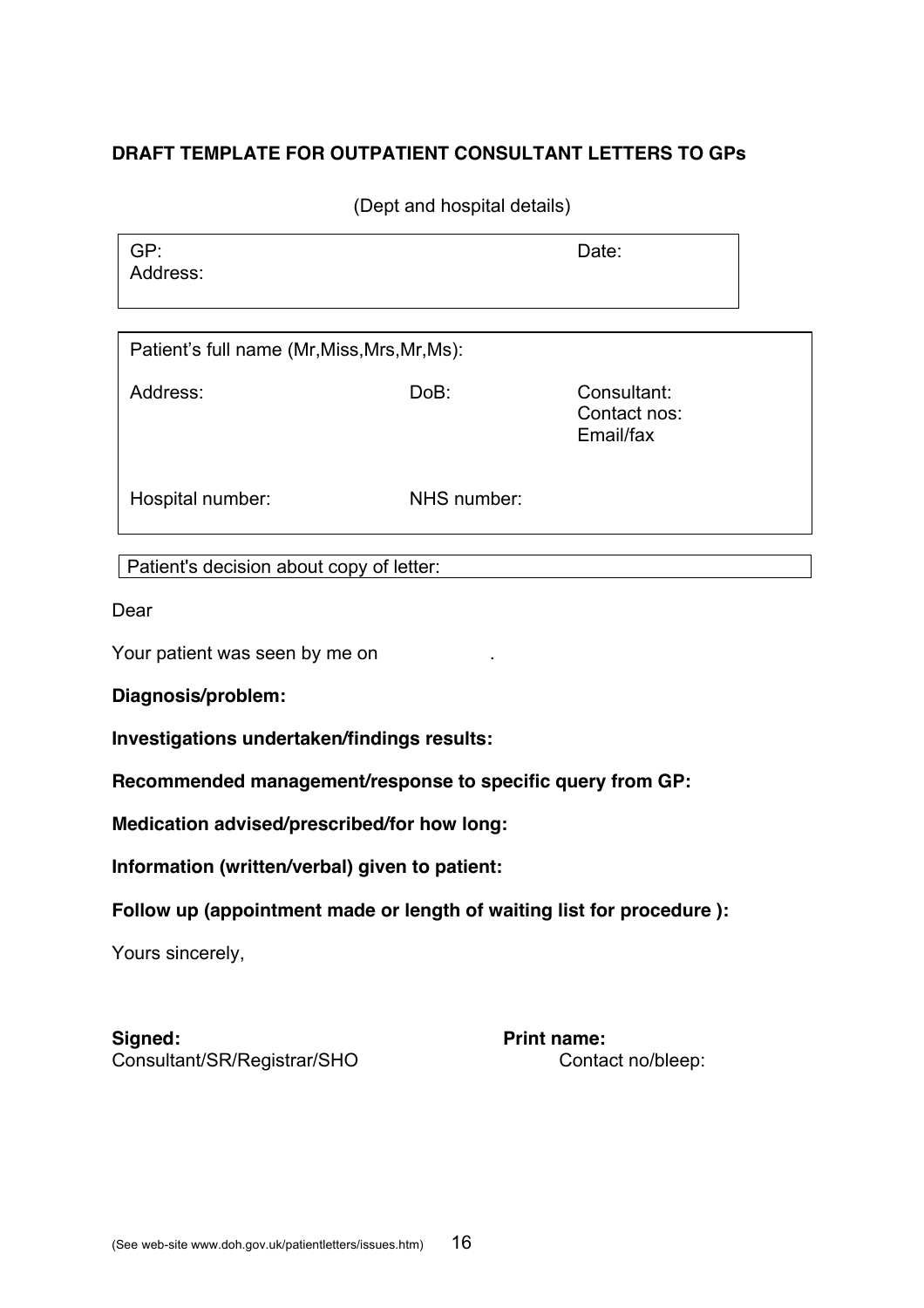# **Guidelines for GP Referral to a Hospital Outpatients Department**

*Note: guidelines for good practice will assist in the prompt processing and prioritising of your referrals. Please ensure that the following information is provided to enable appropriate assessment.*

| <b>Practice Details</b>         |                                                                                                         |
|---------------------------------|---------------------------------------------------------------------------------------------------------|
| <b>GP Code:</b>                 | <b>Practice Code:</b>                                                                                   |
| <b>Practice Address:</b>        |                                                                                                         |
| Telephone:                      |                                                                                                         |
| Fax:                            |                                                                                                         |
| <b>Patient Details</b><br>Ш     |                                                                                                         |
| Title: (Mrs/Miss/Ms/Mr/(other)) | <b>First Name:</b>                                                                                      |
| Surname:                        |                                                                                                         |
| Sex:                            | DOB:                                                                                                    |
| <b>Hospital Number:</b>         | <b>NHS Number:</b>                                                                                      |
| <b>Home Address:</b>            |                                                                                                         |
| Telephone:                      |                                                                                                         |
|                                 |                                                                                                         |
| <b>Referral Details</b><br>ш    |                                                                                                         |
| offered an earlier appointment. | Note: please specify if referral to a non-consultant is acceptable as this may enable the patient to be |

**Department: Consultant:**

## **GP Assessment of Urgency:**

**A Reason for Referral (are there any specific questions you would like answering?)**

# **B Recent Medical History (and relevant previous history if appropriate)**

# **C Current Treatment/Medication**

# **D Allergies**

**E Special/Social Circumstances (relevant to appointment arrangements and consultation e.g. interpreter (specify language), transport, childminder, carer, etc.)**

## **F Investigations/Results to Date**

# **G Patient's decision about copy of letter**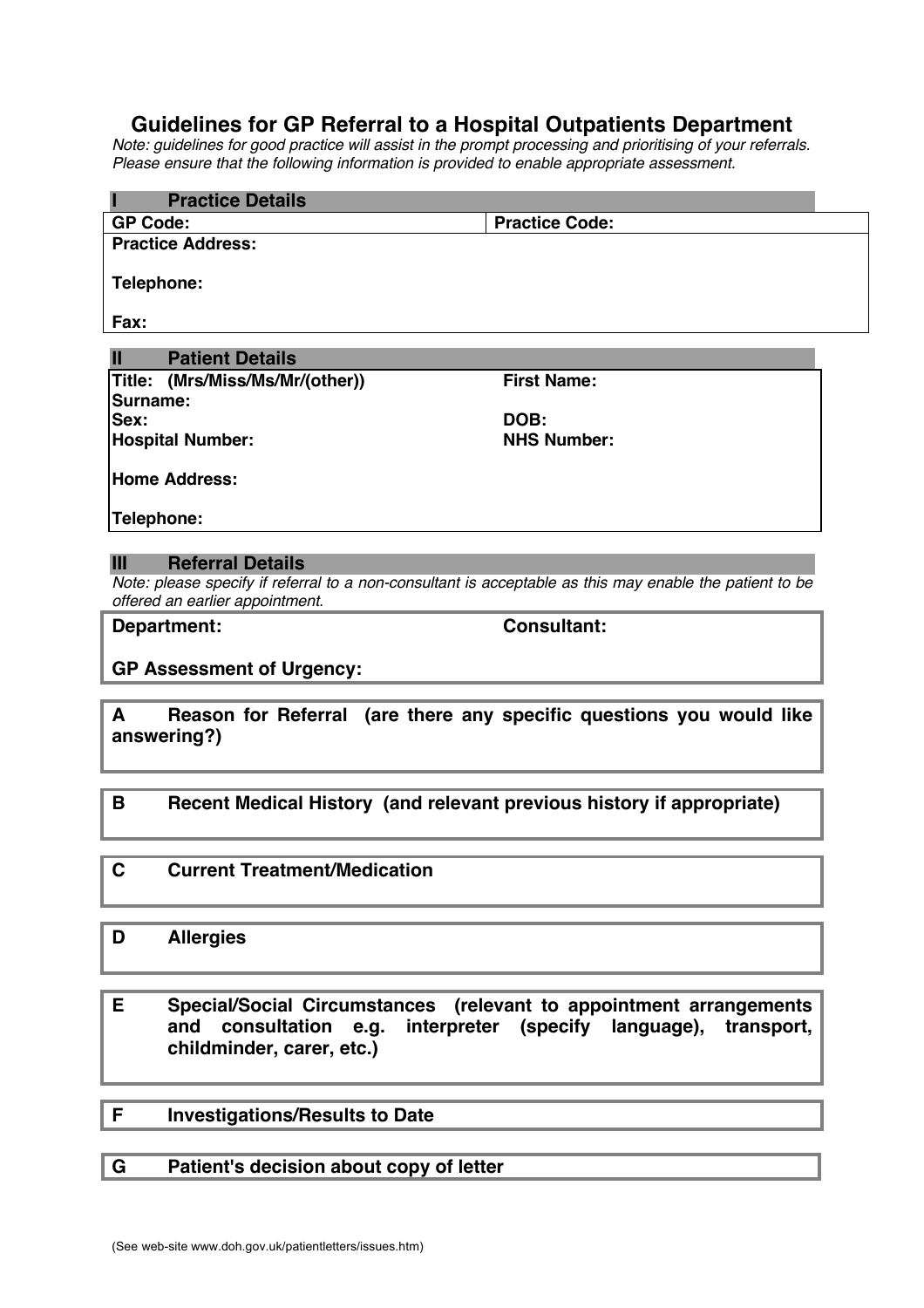# **Annex C: Legal Framework**

 $\overline{a}$ 

# **Access to Medical Reports Act 1988**

This Act originally established a right of access by individuals to reports relating to themselves provided by medical practitioners for employment or insurance purposes (subject to exceptions, broadly as those for the Data Protection Act, described below). It now only relates to records of deceased people.

# **Data Protection Act 1998**

The Data Protection Act 1998 is based on principles that are legally enforceable. These include

- that people should have access to data about them
- that data should be processed fairly and lawfully
- that data should be accurate
- that Data should be protected by appropriate security.

Access can only be denied where:

- the information may cause serious harm to the physical or mental health, or condition of the patient or any other person or
- where giving access would disclose information relating to or provided by a third person who had not consented to the disclosure.

The patient, anyone authorised by the patient, parents of children under 16 or a 'Gillick competent' child (e.g., girl under 16 who asks for contraception and the health care professional decides she is competent) are entitled to access their medical records.

## **Disability Discrimination Act 1995**

The Act makes it unlawful for service providers to discriminate against disabled people in certain circumstances. Since 1 October 2000 service providers have been required to make 'reasonable adjustments' for disabled people, such as providing extra help or making changes to the way they provide services. From 2004 service providers will also have to make 'reasonable adjustments' to the physical features of their premises to overcome physical barriers to access.

# **Health and Social Care Act 2001**

Section 60 makes provision for requiring communications of any nature which contain patient information to be disclosed in prescribed circumstances to the person to whom it principally relates.